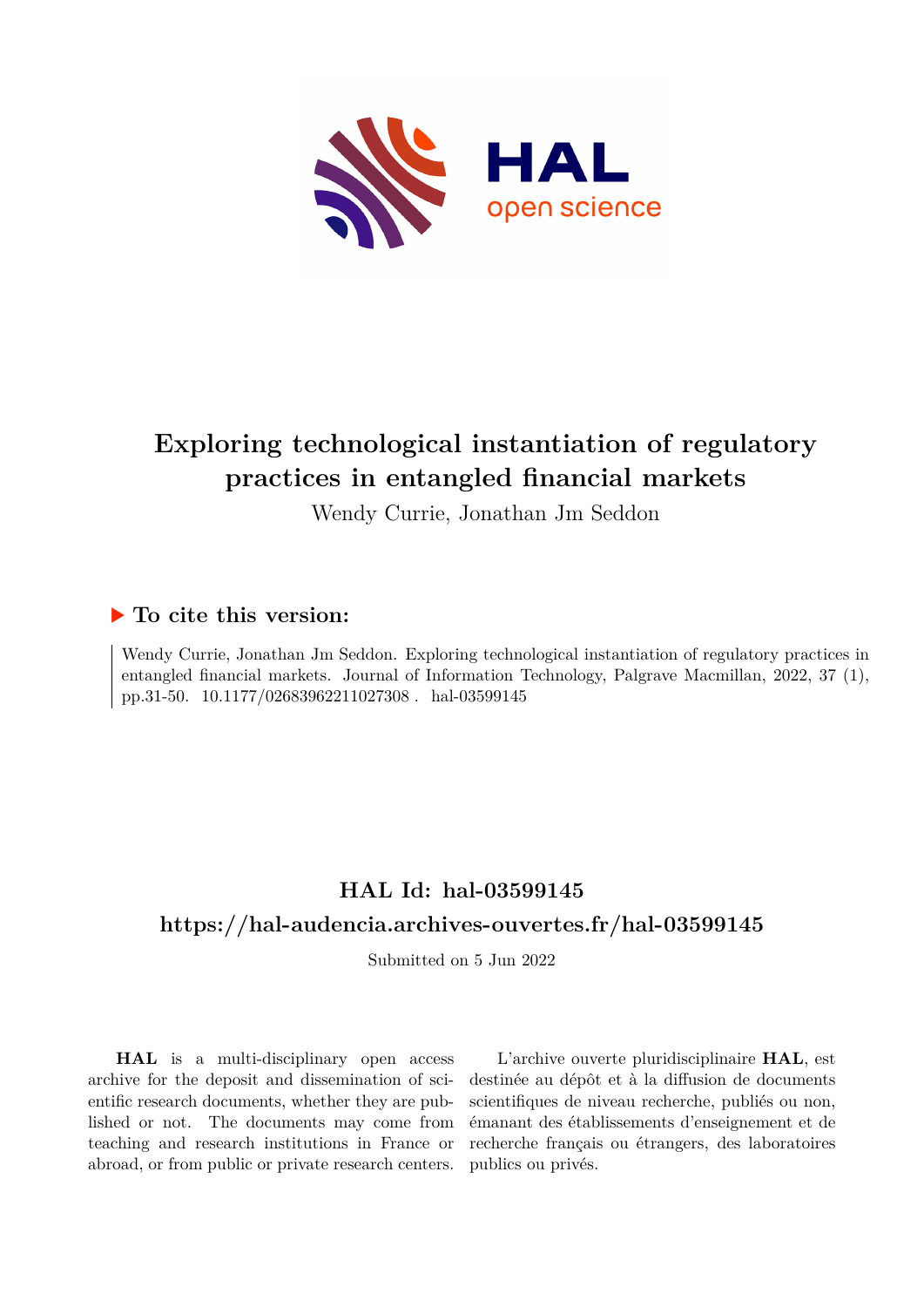# Exploring technological instantiation of regulatory practices in entangled financial markets

Wendy Currie, Audencia Business School Jonathan JM Seddon, Audencia Business School

Exploring technological instantiation of regulatory practices in entangled financial markets. Journal of Information Technology, Palgrave Macmillan, 2022, 37 (1), pp.31-50. ⟨10.1177/02683962211027308⟩



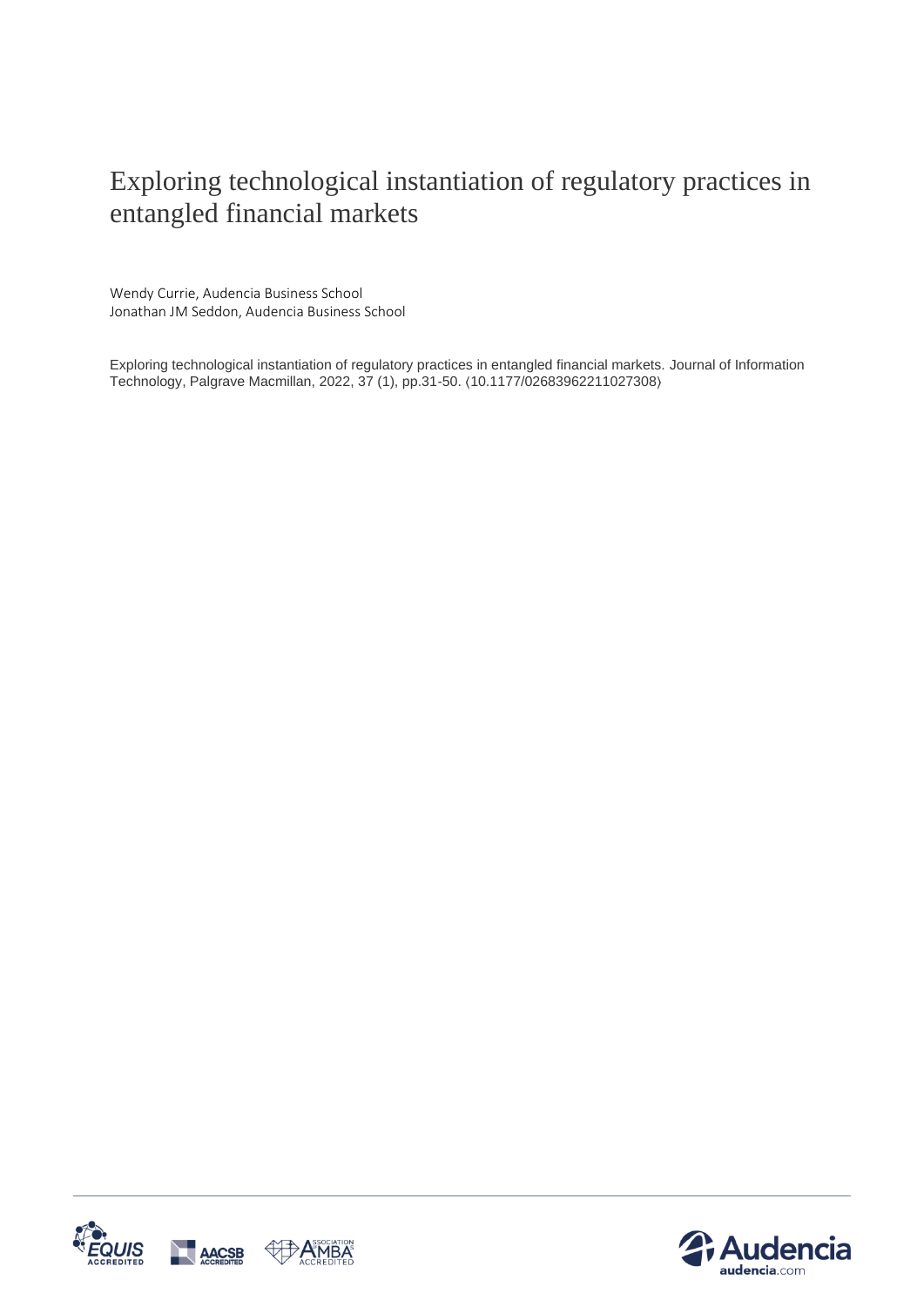# **EXPLORING TECHNOLOGICAL INSTANTIATION OF REGULATORY PRACTICES IN ENTANGLED FINANCIAL MARKETS**

### **Introduction**

The Great Recession of 2008 (Verick and Islam, 2010) precipitated significant change across financial markets where new and revised regulatory and compliance regimes were deployed to mitigate the risk of further financial meltdown. Financial technology plays an increasing part in this process, as regulators, policy-makers, financial organizations and vendors, instantiate information technology across an international financial ecosystem (Butler, 2017; Schinckus, 2018, Drummer et al, 2018). Within financial markets, technologies are developed and adapted to fit work practices, which may also change as a result of technological intervention (MacKenzie and Wajcman, 1999). Three decades ago, Granovetter (1985, 909) observed technology was 'taken as given' by participants interacting across geographical domains and time zones. Since the 1980s, such development has accelerated with an increase in 'orders of magnitude' through worldwide inter-connectedness (Sassen, 2001). Technologies used in regulatory compliance provide a relevant example, as they shape and adapt to meet changing policy and legal requirements imposed on global financial markets (Williams, 2013). Despite the growing importance of financial technology, combined literatures on institutional theory (Munir, 2011) and the social studies of finance (Knorr-Cetina and Preda, 2012) have so far under-researched the 'back office infrastructure of trading' (Mackenzie, 2009, 45) as relevant theoretical and empirical areas for research enquiry. Combining institutional theory with financial sociology, this paper theorizes technology within financial fields and across networks of agents to guide empirical enquiry on the *technological instantiation of regulatory practices in financial markets*.

First, innovation in financial services is fuelled by relentless technological change, often referred to as 'digitization'. Complex technological infrastructure and applications introduced in numerous financial processes, products and services have revolutionized trading floors around the world (MacKenzie, 2009). As an institutional field, financial markets are temporal and spatial domains comprising organizations and individuals where material and symbolic acts are constructed across multiple levels of analysis (Friedland and Alford, 1991, 242). Second, financial markets comprise digital networks designed to maximise the outcome of global market interactions where simultaneous interconnected flows and transactions enable decentralized access for fund managers, traders and individual investors (Fligstein, 1990; Knorr-Cetina and Preda, 2007). Third, finance involves transactions between agents who control the flows of money, and where the material properties of digital networks are infused with cultural and symbolic meaning (Sassen, 2005). Global interconnectivity of financial markets, deregulation, high speed networks and increased access enhance the number of orders, the length of market chains (i.e. distance between instrument and underlying asset) and the trading decisions of market participants.

To understand technological instantiation of regulatory practices in financial markets, concepts of field (Bourdieu, 1977), networks (Podolny, 2001), performativity (Callon, 2007), agencement (Callon and Caliskan, 2005), and financial market entropy (Blinder, 2016) guide our empirical enquiry on the deployment of financial technology in eight investment management firms based in the City of London, UK. The structural-agency divide frames how financial regulators seek to impose stringent rules and penalties to prevent economic agents, such as fund managers and traders, from circumventing these rules in their day-to-day trading activities. Technological instantiation of regulatory practices plays an important part in this endeavour, as financial firms use technology to enhance transparency, but also as a tool to conceal algorithmic trading decisions (Danaher, 2016). Building on selected concepts and empirical data, our theoretical contribution aligns institutional theory with financial market scholarship. Here, we empirically apply concepts of field entanglement and financial



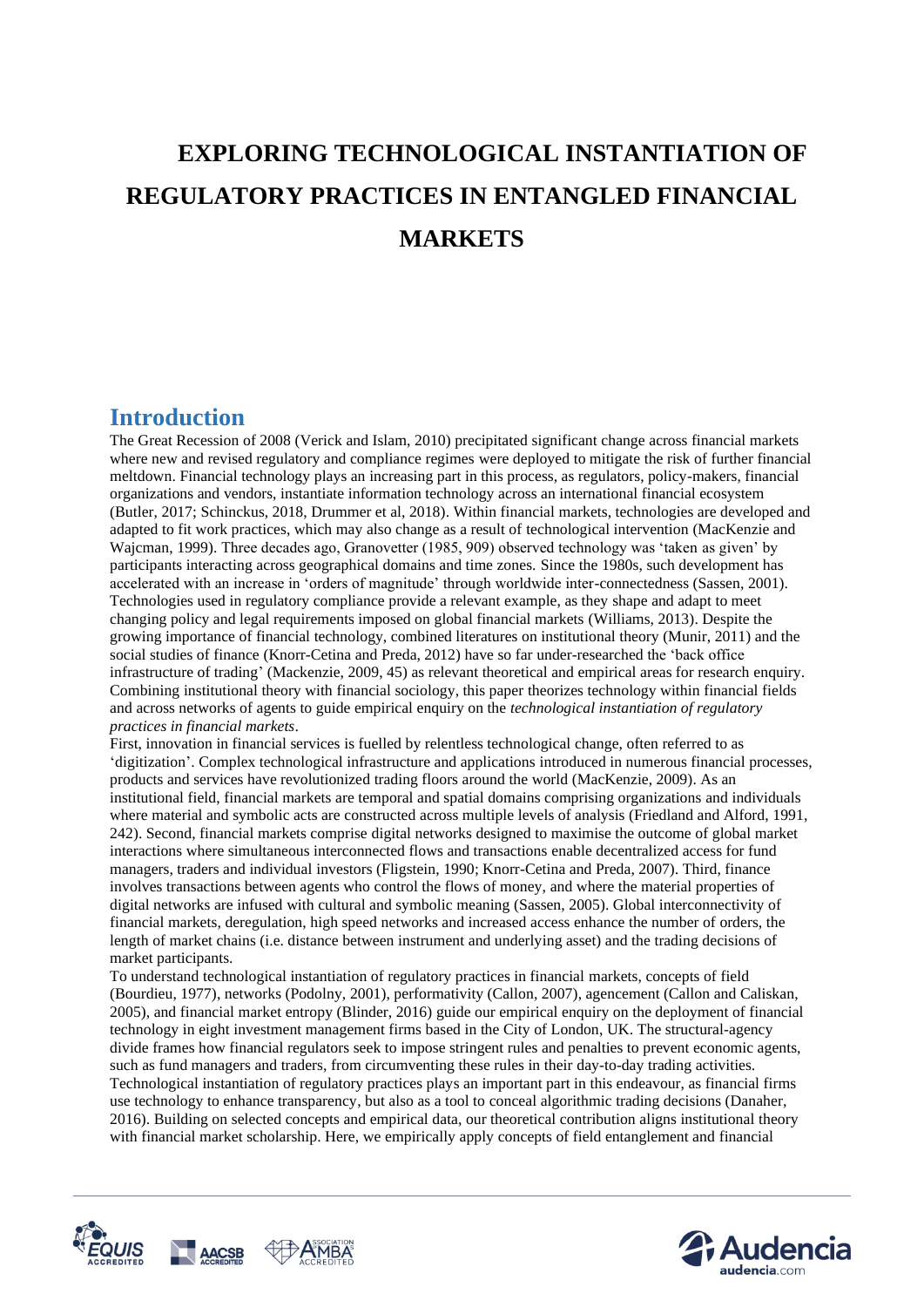market entropy to illustrate how technological performativity and agencement co-exist. We observe the complex, inter-related global financial ecosystem which oscillates between relative stability with over-regulation and instability, as regulatory rules become compromised over time (Aizenman, 2011). Our paper encourages more multi-paradigmatic work in management research which situates financial regulation and technology in the context of wider debates on financialization (Epstein, 2005; Krippner, 2005). This work shows how financial innovation influences regulatory practice which, in turn, spawns further financial innovation in modern industrialized economies.

### A Brief History of Financial Regulation

Financial regulation is part of the historical narrative of global economies undergoing almost constant change as a response to disruptive events. An observation of the past century shows periods where policy-makers called for deregulation or re-regulation. While exogenous shocks (Epstein, 2005; Fligstein, 2001) give way to serious financial crises, the precursor to each of these events is characterized by different inter-connected institutional and organizational field dynamics. The Wall Street Crash of October 1929, shocked by the London Stock Exchange crash the previous month, illustrates inter-connectivity of financial markets (White, 1990). An example of regulatory change is the Banking Act (1933), also known as the Glass-Steagall Act. Intended to return confidence to the financial system, the initiative focused upon averting disruptive financial market events. The act separated commercial and investment banking to prevent banks from making risky investments on the stock market using depositors' funds (seen as a contributing cause to the Wall Street crash) (Funk and Hirschman, 2014). This structure began to change at the end of the World War II, when banking operations moved away from the tightly regulated niches that were created in the 1930s to retail focused financial services competition (Fligstein, 1990; Useem, 1996). In 1999 the act was repealed by the Gramm-Leach-Bliley Act, arguing that allowing banks to diversify would reduce risk. In Europe, seven banking directives were replaced by a single Banking Directive in 2000, again, to improve transparency.

The purpose of the Undertakings for Collective Investment in Transferable Securities directive (UCITS I), released in 1985, was to standardise EU regulations for open-ended transferable securities between every EU member state. Intended to simplify trading, differing marketing rules created obstacles that weakened its impact. The deregulation of the UK banking sector in the mid-1980s encouraged a more US-style business culture with financial technology playing a large part in business operations. Technology-enabled financial trading constantly provides new opportunities for banks to expand their global activities. As banks have expanded, concerns have grown about the 'too big to fail' phenomenon in parallel with regulators' constantly playing *catch-up* with new regulatory mandates to prevent financial malfeasance (Sorkin, 2010).

UCITS II was developed in the early 1990s, and abandoned because agreement between EU policy-makers could not be reached. An initiative in the form of the Investment Services Directive as part of the Financial Services Action Plan (FSAP) was enacted in 1996. This established the framework that enabled banks and investment firms to provide services to other EU member states, making the European market much more integrated. When the EU commission finally agreed on changes to UCITS III in 2001, it included a much wider range of instruments, including derivatives.

The financial scandals surrounding shareholder losses at Enron (\$74bn) and Worldcom (\$180bn) contributed to the Sarbanes Oxley Act of 2002. At the time it represented the most sweeping set of business regulations since the Securities and Exchange Act of 1933, and applied to any country that held securities registered or listed in the US. The appetite to increase governance, regulation and compliance, was stepped up following the financial collapse of the dot-coms post 2002, which fuelled the need for financial firms to invest heavily in compliance activities, with many large firms obliged to spend millions of dollars (Leuz, 2007; Currie et al, 2018). Successive financial regulatory approaches emphasise different priorities, often arising from past events in financial markets and firms. For example, unlike Basel I (1998) which did not differentiate risk (and perversely encouraged risk seeking on credit) the Basel II Accord of 2004 proposed recommendations on how much capital banks needed to put aside to offset their lending and investing practices. It also promoted loan securitization, a key part of the sub-prime market that was at the heart of the Great Recession. Between 2004 and 2008 the SEC began a voluntary programme for five of its largest investment bank conglomerates (Bear Stearns, Goldman Sachs, Lehman Brothers, Merrill Lynch, and, Morgan Stanley). This Consolidated Supervised Entities (CSE) program was intended to fill the gap created by repealing the Gramm-Leach-Bliley Act, because the SEC was unable to demand that these companies reported on their capital, liquidity or leverage. The CSE's failure was because voluntary supervision weakened its perceived effectiveness (Cox, 2008).

Within the context of deregulation and re-regulation, attempts to streamline the differing laws on market abuse (such as insider trading) were addressed in the 2005 Market Abuse Directive (MAD I). The objective was to create a level playing field between the EU member states and to foster cross-border cooperation. The first



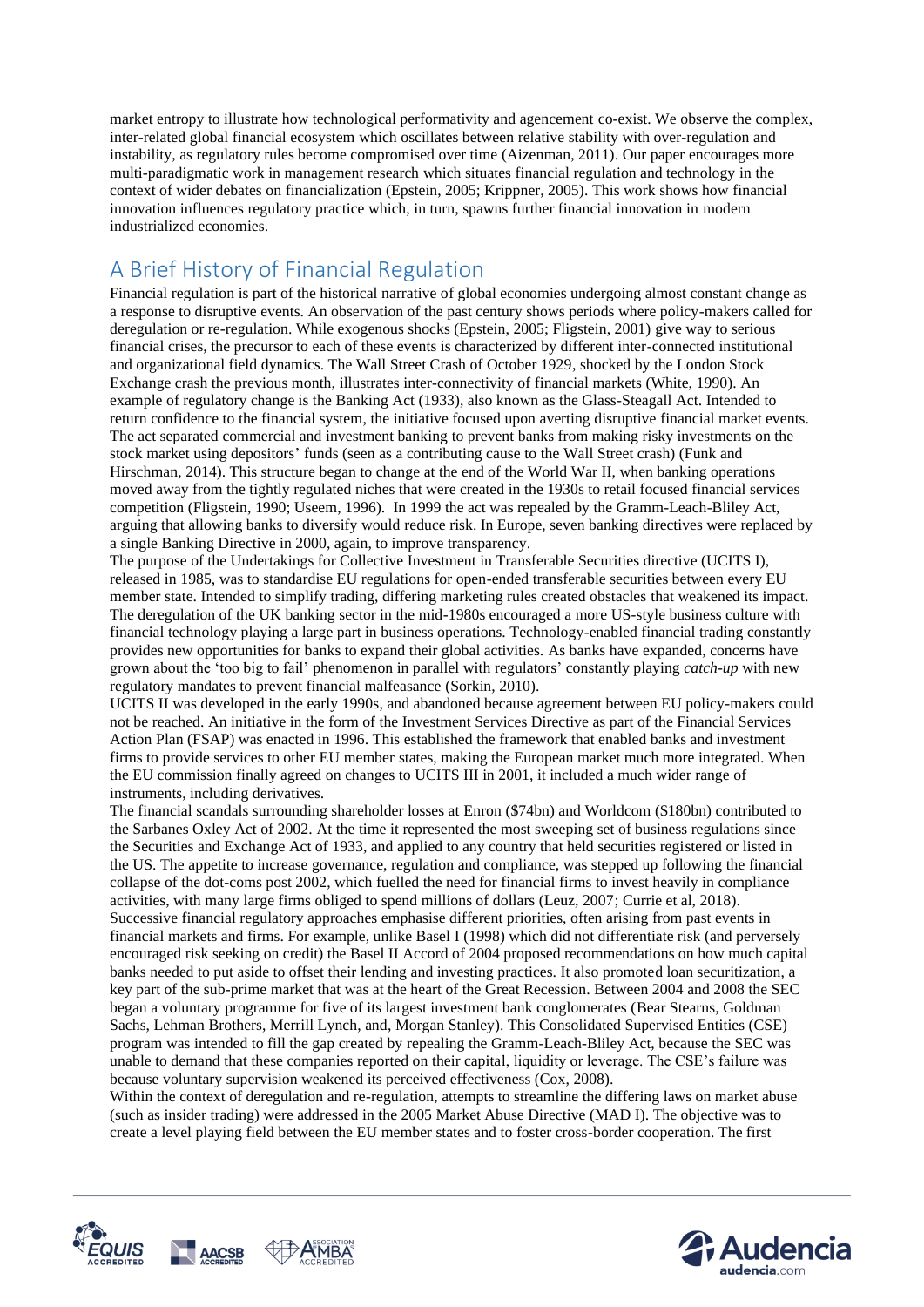European regulation that focused on the market risk presented by credit institutions and investment firms was the Capital Adequacy Directive (CAD I) of 1993, updated in 1998 (CAD II) allowing banks to use their own capital adequacy estimates using value-at-risk (VaR) techniques. In 2006 it became the Capital Requirements Directive (CRD I), and included Basel II guidelines. Yet the most significant piece of legislation introduced by the FSAP is the 2007 Markets in Financial Instruments Directive (MiFID I) which looked at the competitiveness, efficiency and integrity across EU Member States. It is regarded as the cornerstone of EU regulation of the financial markets (FCA, 2014).

Two primary forms of financial regulation have been adopted: principles based; and rules-based. Principlesbased regulation emerged in the pre-crisis period as a form of self-regulation by giving industry participants the power and latitude to set high-level regulatory goals and outcomes (Ford, 2010). Following the Great Recession regulators came under serious pressure to introduce a rules-based form of regulatory surveillance to tighten up on "loophole behavior." Seen as complementary approaches, the UK Banking Standards Review Council developed "a single principles-based code of practice in alignment with the high-level principles now being considered by the regulators" (Lampert, 2014. p4). The UK regulators' 'Principles of Business' (FCA, 2020) was designed to change the culture and behaviour of individuals. Breaching the principles of the ever-evolving single market directive (which as of 2020 included CAD, Solvency II, MiFID, IDD, MCD, UCITS, and AIFMD) (see Appendix Table A1) would result in rules-based sanctions and fines for non-compliance.

### **Theoretical Context**

The institutional theory literature has a long tradition of focusing on stable and resilient aspects of material and social structures. Much work considers the effects and processes by which systems, rules, myths, norms, and routines, are created, diffused, adopted, and adapted over space and time (Scott, 2008). Contributions from institutional theory explain how these elements undergo change and fall into decline, becoming deinstitutionalized and replaced by new institutional governance structures (Oliver, 1992). The complexity of political, regulatory and technological change provides the content for theoretical and empirical work within neo-institutionalism (Greenwood and Hinings, 1996). Practice-driven institutional work examines change that originates in the everyday activities of individuals which result in shifts in field-level logics (Lounsbury, 2007). To date, few empirical studies examine working practices combining regulation and information technology using multiple levels and units of analysis. Instead a large body of institutional scholarship examines the microprocesses of field production at the organizational level (Smets et al, 2012).

Combining institutional literature with theoretical perspectives from the sociology of financial markets (Knorr-Cetina and Preda, 2004; 2012), or new economic sociology (Fourcade, 2007), we position financial technology in the wider context of financial regulation. Financial markets are viewed as formal and mechanistic systems. Rational (economic-man) models 'perform the market' (MacKenzie and Millo, 2003), and socio-technical systems observe economic agents displaying routines and habits that contribute to market stability, or create conditions for instability (Calvo and Mendoza, 2000).

From this body of work, we use five concepts to analyse financial markets: *fields; networks; performativity; agencement;* and *entropy*. The first views financial markets as institutionalized fields with specific contributions on the financial services industry (Fligstein 1990; Fligstein and McAdam 2012). Financial markets theorized as *fields* and *sub-fields* combine multiple, inter-related institutions with agents adopting various *positions* or *stakes* (Bourdieu 1977).

The second considers economic action and social structure as a *network of relationships* (Knorr-Cetina and Preda, 2007). Contrasting economic agents as under-socialized or over-socialized, a more insightful analysis views economic rationality as 'embedded' in social relationships. In the context of financial regulation, networks of social relations between people are no guarantee of 'an orderly self-regulating system', and 'social networks alone will not deter malfeasance' (Granovetter, 1985).

The third introduces concepts of *performativity* asserting that economics does not simply describe economic phenomena; it also produces the phenomena it analyses (Callon, 1998) influencing practices, society and political processes (Cochoy et al., 2010). The fourth is *agencement* denoting socio-technical arrangements for their capacity to act and to give meaning to action (Callon and Caliskan, 2005). Whilst performativity is closely related to economics by focusing on how agents perform the market, agencement expands socio-technical explanations to include a wider array of phenomena including (but not limited to) tools, equipment, technical devices and algorithms (Callon, 2005).

The final concept is *entropy* - a term originating from thermodynamics and later applied to financial markets (Zhou et al, 2013). It is a measure of the disorder of the energy of a collection of particles where things become more disorganized in a process of entropy as time goes on. We conceptualize entropy within financial markets as



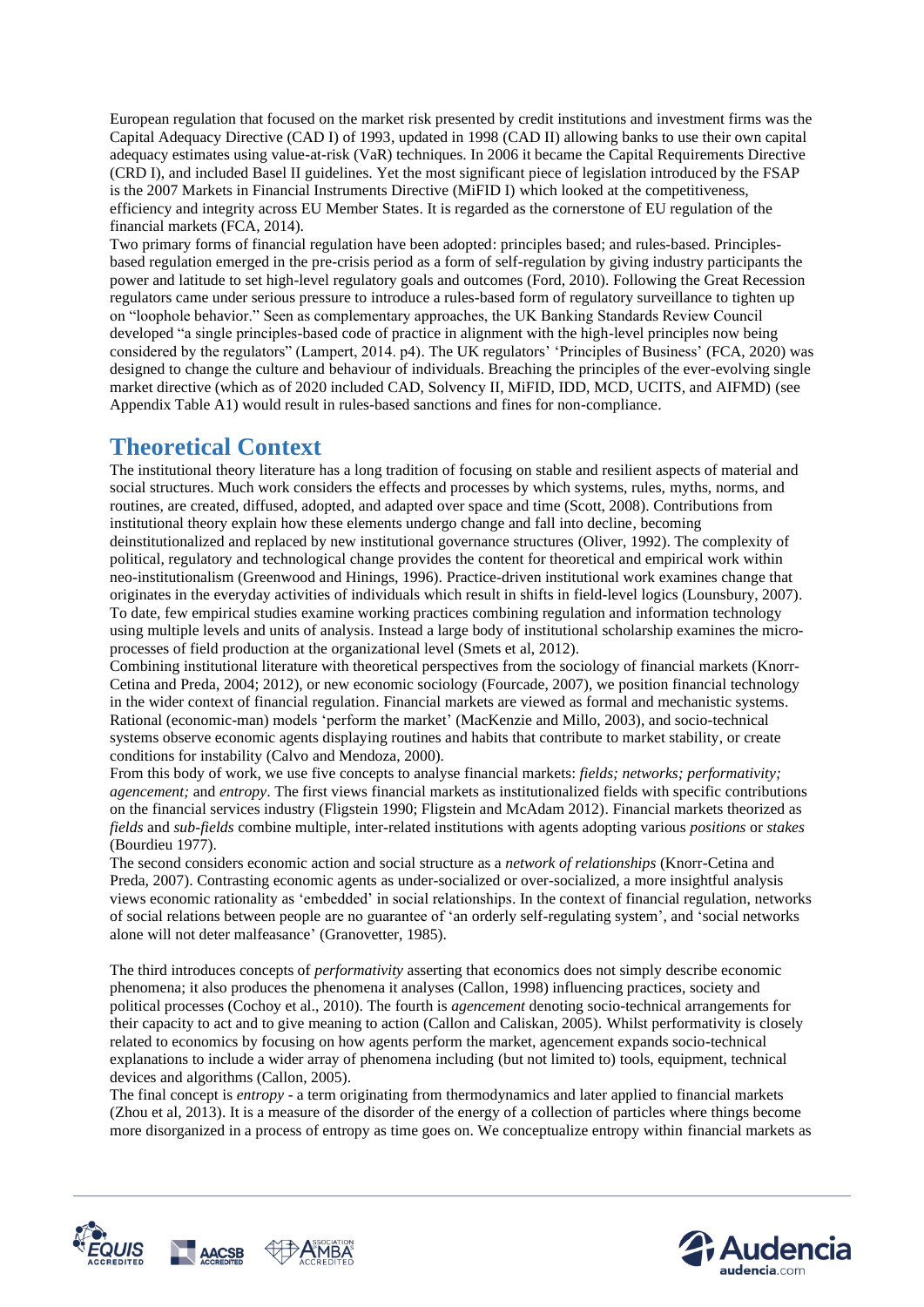high or low. A metaphor is the sand pile and sand castle. The sand pile exemplifies high entropy, and the sand castle low entropy. High entropy is where the sand pile is arranged or ordered in many different ways without disturbing its structure and composition of particles. Low entropy is where the sand castle is ordered in a way that it is vulnerable to becoming disordered. We conceptualize financial market entropy moves from low to high entropy (and back again) as regulators try to bring order to financial markets. So following a cycle of financial turbulence (Dagher, 2018), regulators impose new regulations, often with mixed and unintended outcomes (Wah Hlaing and Kakinaka, 2018).

Institutional theory and financial sociology share a tendency to 'black-box' technology. Material and social properties of technology are seldom unpacked or articulated in a professional or practical context. Writers observe studies emphasise how regulatory regimes *impact* financial innovation (products and services) but fail to look at this relationship in the opposite direction (Funk and Hirschman, 2014). This research is motivated to examine how financial technology is used to instantiate regulatory regimes, as a material artefact with an increasing role in financial regulation, and as a social phenomenon, that shapes human action and behavior. We present our conceptual model in the next section.

### Technology and Regulation in Financial Markets

There are a few examples of how technology instantiates regulatory practices in financial markets. One study shows how internal standards built into SWIFT, the messaging network originally designed to reduce payment errors between banks, dominated the financial services infrastructure by "creeping global governance" (Scott and Zachariadis, 2012, 2014). Another showed increased regulation to support market fragmentation impacted IT trading systems (Clemons and Weber, 1996). Alongside technical innovation in the evolution of financial markets (Millo et al., 2005, 243) financial regulation has gained increased scholarly attention in management research (Currie et al, 2018).

In 1998 the SEC introduced Regulation of Exchanges and Alternative Trading Systems (SEC, 1998) as a response to the rapid growth of electronic communication networks (ECN); computers that automatically match orders away from the traditional stock exchanges. In 2005 the SEC introduced Regulation NMS (SEC, 2005), twenty years after it had mandated to do so. Whilst this was "…*to facilitate the establishment of a national clearance and settlement system for securities transactions*" (SEC, 2004) this act fully opened the door to a market dominated by computer driven automation and High Frequency Trading (MacKenzie, 2018). Within a few years new types of financial shocks occurred and automation was seen as the cause (Van Vliet et al, 2013; Currie and Seddon, 2017). In 2010 the NYSE was temporarily stopped following a trillion dollar 'flash crash' when security prices collapsed because of high volume automated sells. The cause was a new event causing unexpected system behaviour, not anticipated by the software developers. Software bugs and glitches have caused stock market failures, including the IPO for the BATS exchange's own shares; trying to launch a market making program on the NYSE; and the daily illiquidity contagions found between securities (Lauer, 2012; Giovanni and Foucault, 2014). On the February 3 2015, the SEC introduced Regulation Systems Compliance and Integrity (SEC, 2015), focusing on system integrity, resilience, availability and security. Once again, the use of technology required more rules.

Whilst there are many studies on regulation and financial innovation, the focus of this paper is how regulation influences processes through which new products, services and organizational forms are created and introduced, rather than how innovation shapes regulation (Funk and Hirschman, 2014). We combine ideas from institutional theory, the sociology of finance and finance. Technological instantiation of financial regulation illustrates relationships among *fields, networks, performativity and agency.* Over time (years) their cyclical influence on *financial market entropy* changes its state from low to high and back again (Figure 1).

#### **Insert Figure 1 here**

Financial organizations exist within *fields and sub-fields* which are mutually dependent, often characterized by conflicted and contradictory logics (Scott et al., 2000). Ring-fencing them as an isolated unit of analysis positions the wider society as either an abstract environment or an inter-organizational field (Friedland and Alford, 1991). This is a missed opportunity for social science researchers as societal (or state) policies, such as legal and regulatory mandates, extend beyond narrow organizational or technical imperatives (i.e. increased rules and surveillance on financial organizations) (Siering et al, 2017) to wider field events (i.e. interconnected financial market events, e.g. flash crashes). Institutional theory cautions against the dominant tendency in organization theory to isolate organizations from their institutional and social contexts, since they are rooted in existing and evolving policy-making agendas of elites, including politicians and financial executives. How these elites intervene to change the financial industry for better (or worse), through regulatory technologies of 'coercion and control', and how this process is shaped by symbolic and cultural factors, becomes important both theoretically and empirically (DiMaggio and Powell, 1983). Institutional fields are simultaneously material and idealized, systems of signs and symbols and rational and trans-rational (Friedland and Alford, 1991, 243).



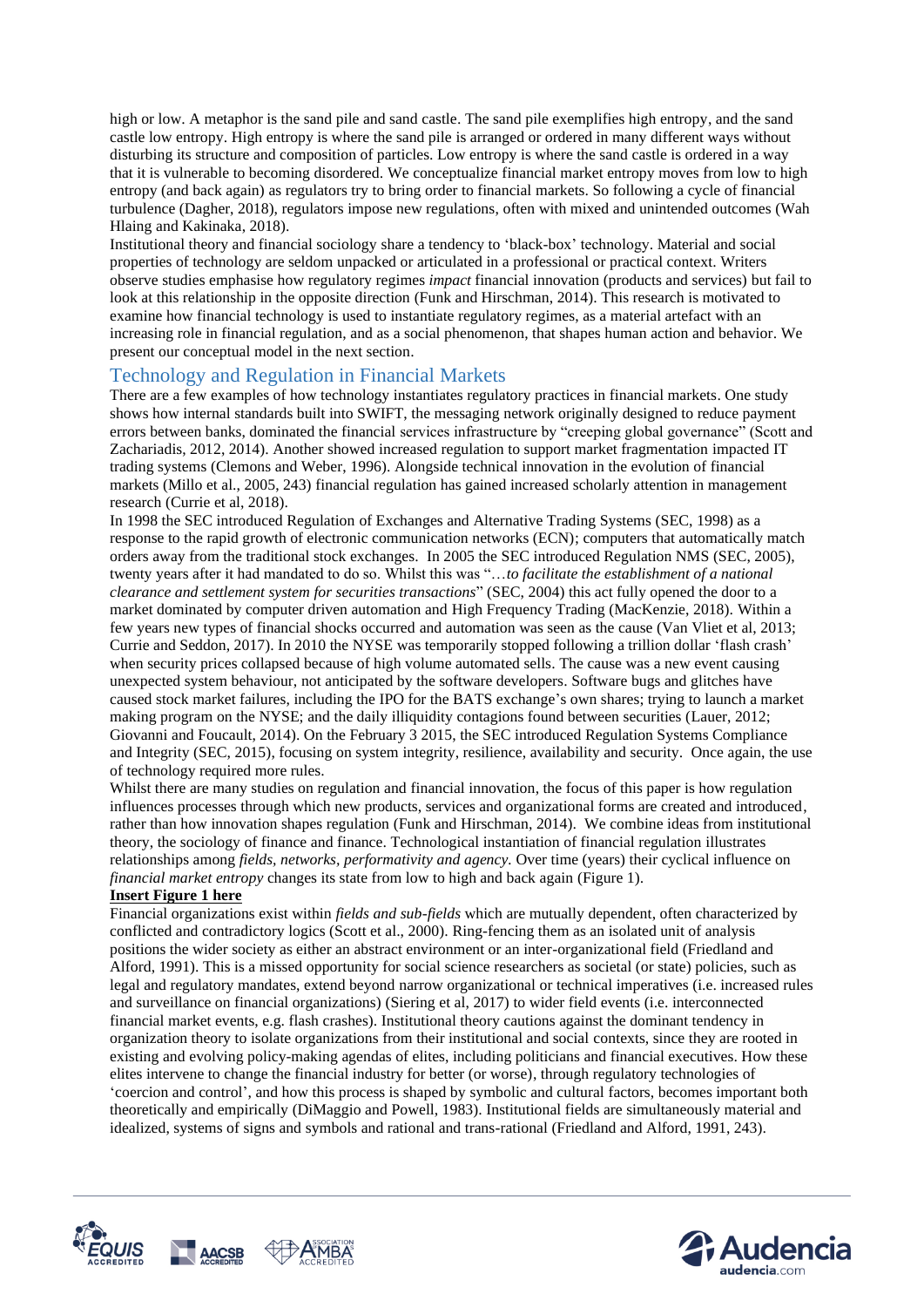While the concept of field provides a lens to understand the institutional and organizational parameters and interests within financial markets, *relational networks* are explicitly found. Financial markets have grown together with the development of inter-connected technical infrastructure and software as their material form (Mackenzie, 2009) and social networks of relationships between market participants (i.e. fund managers and traders).

Financial sociology looks at how technology is designed, implemented and used by traders (Knorr-Cetina and Bruegger 2002; Zaloom 2003; De Goede 2005, Preda, 2006). Technology has its own *agencement* and ability to exert both constraining and constitutive effects, co-existing with human actors in socio-technical networks. Markets are viewed as technological arrangements composed of artefacts and formulae which project their own paths of action to create a 'calculative agency' (Callon and Muniesa 2005). Many studies consider financial models enacted through technology to *perform* economic activity (MacKenzie and Millo, 2003; MacKenzie 2006). Technology in this context includes algorithms, visualization tools, and databases which facilitate transactions and interaction across *field*, *networks* and *agents*. It forms part of the technological materiality that constructs markets for the purposes of regulatory consumption through the actions it affords and the controls it applies (Millo and MacKenzie 2009; Williams 2013). *Performativity* determines the influence of technology on practices, such as algorithmic trading or financial transactions (Callon 2004; Preda 2007a, 2007b). The overarching state for these four events is financial market entropy. We theorize entropy as a measure of risk used by financial analysts to represent the current behaviour of the market: the greater the risk the higher the entropy value (Sheraz et al., 2014). Following periods of crisis (e.g. the Great Recession) or scandal (e.g. Enron) an over-regulated market is created to restore consumer faith and confidence, measured by low entropy. Over time the effectiveness of regulation is weakened, due to a multiplicity of factors such as regulatory and legislative changes, or industry workarounds (Blinder, 2014; Menand, 2017). As entropy increases, so too does the chances of another financial disaster, and the need for increased regulation. Over time, the metaphorical pile of sand is built into a new sand castle.

Combining concepts of *field* and *networks*, *performativity, agencement* and *entropy* raise awareness about the lack of a theory of utility within economics which adopts a narrow view of individuals in terms of how the market constructs them, and how the market enables them to constitute themselves. We defer to political sociology which views individuals, organizations and society as equally important units of analysis. While methodological difficulties arise from embracing a multi-level analysis (Friedland and Alford, 1991) we believe it is crucial for gaining a rich picture of how financial firms use technology, not only to *perform* the markets, but also how socio-technical arrangements or *agencements* provide the capacity (for agents) to act and to give meaning to their actions. We therefore go beyond the 'two stage model of diffusion' which focuses upon the effects and processes of institutionalization and isomorphism, to include fields, networks and financial market entropy which operate in fragmented and contested conditions (Lounsbury, 2007; Schneiberg and Soule, 2005; Schneiberg, 2007).

As a global institutional system, the financial industry is complex and dynamic. This is reflected in the design, interpretation and application of regulatory mandates. Methodological individualism, with the focus on economic agents, provides insights by observing their actions and behavior (an example in the financial losses incurred by 'rogue traders' through dishonest activities). Yet theorizing that situates the individual or organization at the forefront of empirical enquiry may not produce nuanced explanations of social life, if the state is viewed simply as an 'omnipresent' and 'disembodied power' with elites imposing coercive rules and regulations on less powerful institutions and individuals (Powell and Colyvas, 2008). Financial regulators, while appearing to have significant powers to impose policy decisions on financial institutions and organizations, may find their access to material resources is no greater than those they wish to regulate. An example is information asymmetry with regulators finding their request for data/information is resisted by financial firms. Similarly, the tendency to overstate the role of collective agency, treating supra-individual structures as nonobservable reifications, with individuals viewed as 'passive recipients of state power', may also produce biased accounts. The analytical domain on individual agency and organization, may lead to an under-theorizing of the emergent properties of societal and inter-institutional effects or processes resulting in distorted and misleading results. The literature contains economic accounts that understate behavioral variation among different agents and social-technical accounts that overstate the strategic choices of agents. In sum, conceptual models need to specify the micro-social and cultural systems of macro-structures, and vice versa (Smets et al, 2012). Our multi-level model which embeds our working concepts of field, networks, performativity, agencement and financial market entropy provides a starting point to examine an important research question in financial markets:

*How does financial technology instantiate regulatory and legal mandates/regimes using coded rules embedded in automated trading platforms?*



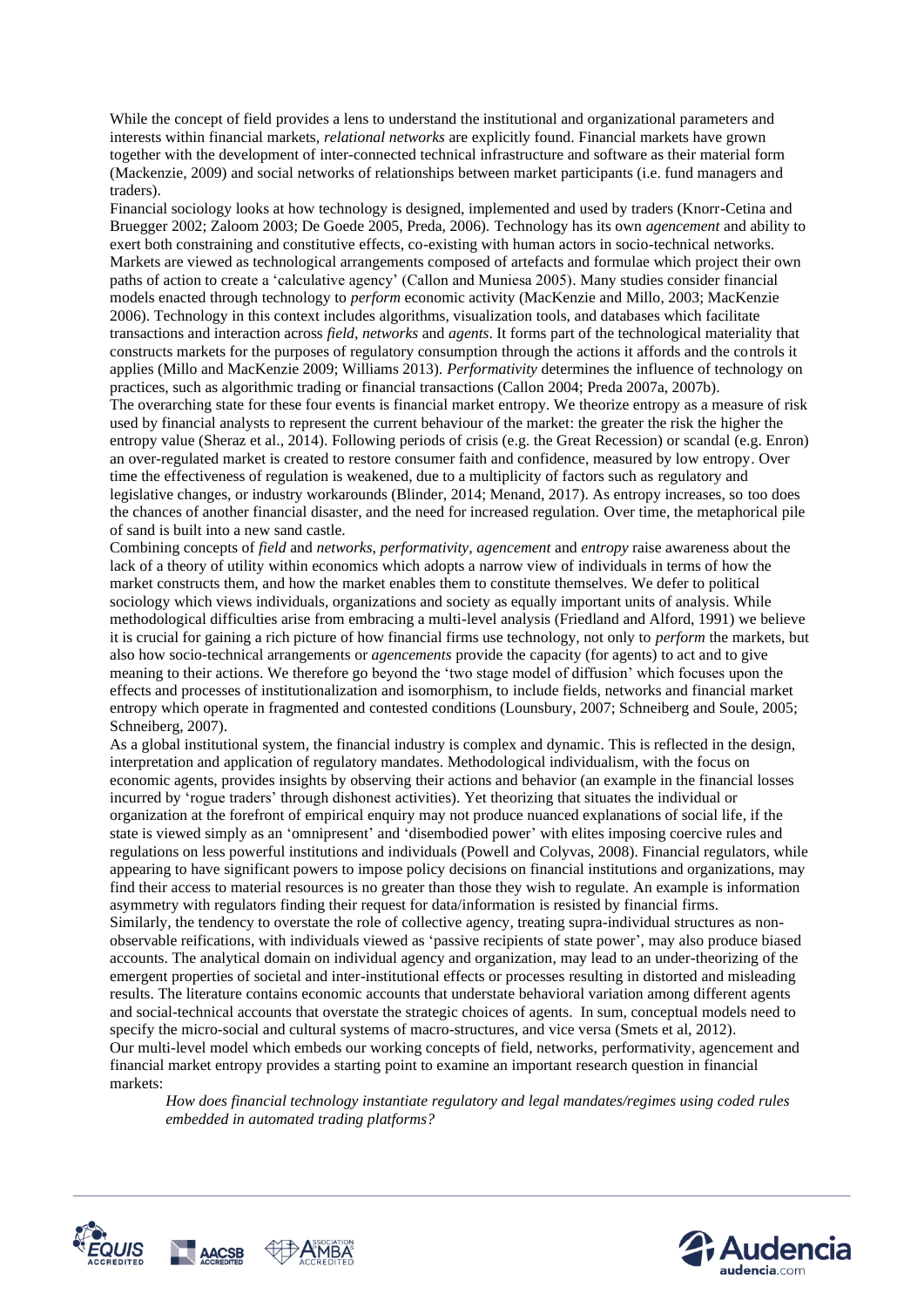## **Research Method**

The study benefited from the generous research access given to the authors at eight UK-based investment management firms. The organizations were all clients of a leading software vendor, headquartered in the USA. The motivation for the study emerged from mutual (researcher-client) interest in how financial technology has become integral to fund management and trading practices in the increasingly regulated financial industry, and from prior work from institutional theory and financial sociology on regulatory and technology in the years following the global financial crisis (Williams, 2013).

The pervasive 'financialization' of global economies (Epstein, 2005) is relevant for management scholarship on the intersection between financial regulation and technology. In carrying out this study, it was not our intention to present technology as a causal mechanism of the 2008 financial crisis. Rather, we were interested to gain a deeper understanding of how financial technology instantiates regulatory oversight with a view to building theory from context-specific empirical case studies (Eisenhardt, 1989; Silverman, 2013).

### **Data Collection**

The study uses two methods of data collection. Primary data included interviews with a range of professional, managerial and technical informants based in London and the US. Secondary data sourced published material on the financial industry. Empirical data collection spanned a six months period (September 2014-March 2015). Our primary objective was not to compare and contrast the instantiation of financial technology in trading practices across investment management organizations, but to observe different material and social arrangements in the wider institutional context of emerging policies and rules for legal and regulatory compliance in the jurisdictions of Europe and the US. Table 1 presents reference data on each of the eight investment management firms (as of 2015) including their initial production use of financial technology from the same vendor and the approximate number of compliance rules they must follow to fulfil their legal and regulatory obligations. Our sample firms were selected because they had used numerous versions of the software over at least a ten-year period.

#### **Insert Table 1 here**

Client interviews were designed to elicit insights from a wide range of senior (C level) informants and others, including fund managers, compliance officers, industry representatives on regulatory committees, IT managers and relationship management consultants. A total of 56 interviews were completed, with each lasting around 1 hour. Table A2 in the appendix breaks down the roles of those interviewed. Typically, interviewees were recontacted during transcription and analysis in order to provide clarification on key issues.

We observed from arranging interviews with informants that many were engaged in several concurrent professional and advisory roles. For example, a 'Head of Compliance' could also be a 'Government Compliance Committee Representative', thus combining two roles: the first being responsible for meeting compliance rules at the organizational level, and the other serving as an expert on a government committee which designs and implements compliance policy. Initial interviews with informants, many of whom having over three decades of experience of working in the financial sector, pointed to the importance of understanding the historical context of how successive financial crises have led to more stringent rules and regulations where technology has simultaneously played a part in this process.

To provide a detailed account of the historical and institutional changes in the financial industry, we collected secondary data from government bodies (i.e. the Financial Conduct Authority), industry reports, company annual reports, websites, emails and sales and marketing literature from technology vendor and client sites. Material from financial and IT conferences and workshops further provided some relevant contributions particularly in regard to ex-post accounts of how and why the financial crisis occurred and how new technology plays both a surveillance and a complicit role in the working practices of fund managers and traders.

#### **Data Analysis**

A case study method was selected to provide context-dependent data (Flyvbjerg, 2006) from informants, all of whom are employed in the financial services industry. Their reflections and perceptions of their decisionmaking, experiences and working practices provide insights beyond 'abstracted empiricism' (Wright-Mills, 1959) that builds theory by isolating a minimal number of variables (MacIntyre, 1984). In selecting a case method to analyse our interview data, we recognize this approach is likely to extend rather than narrow the phenomena and variables under scrutiny. Case studies contain descriptions about the social world that are complex, holistic and sometimes politically motivated (Stake, 1978).

From our inductive, open-ended data analysis, we transcribed tape-recorded interviews and revised our theoretical and empirical themes from institutional theory and financial sociology. We re-read secondary source material on multi-jurisdictional regulatory mandates as it was apparent that financial markets were becoming increasingly intertwined. Moving back and forth between data, literature and theory helped to categorize raw



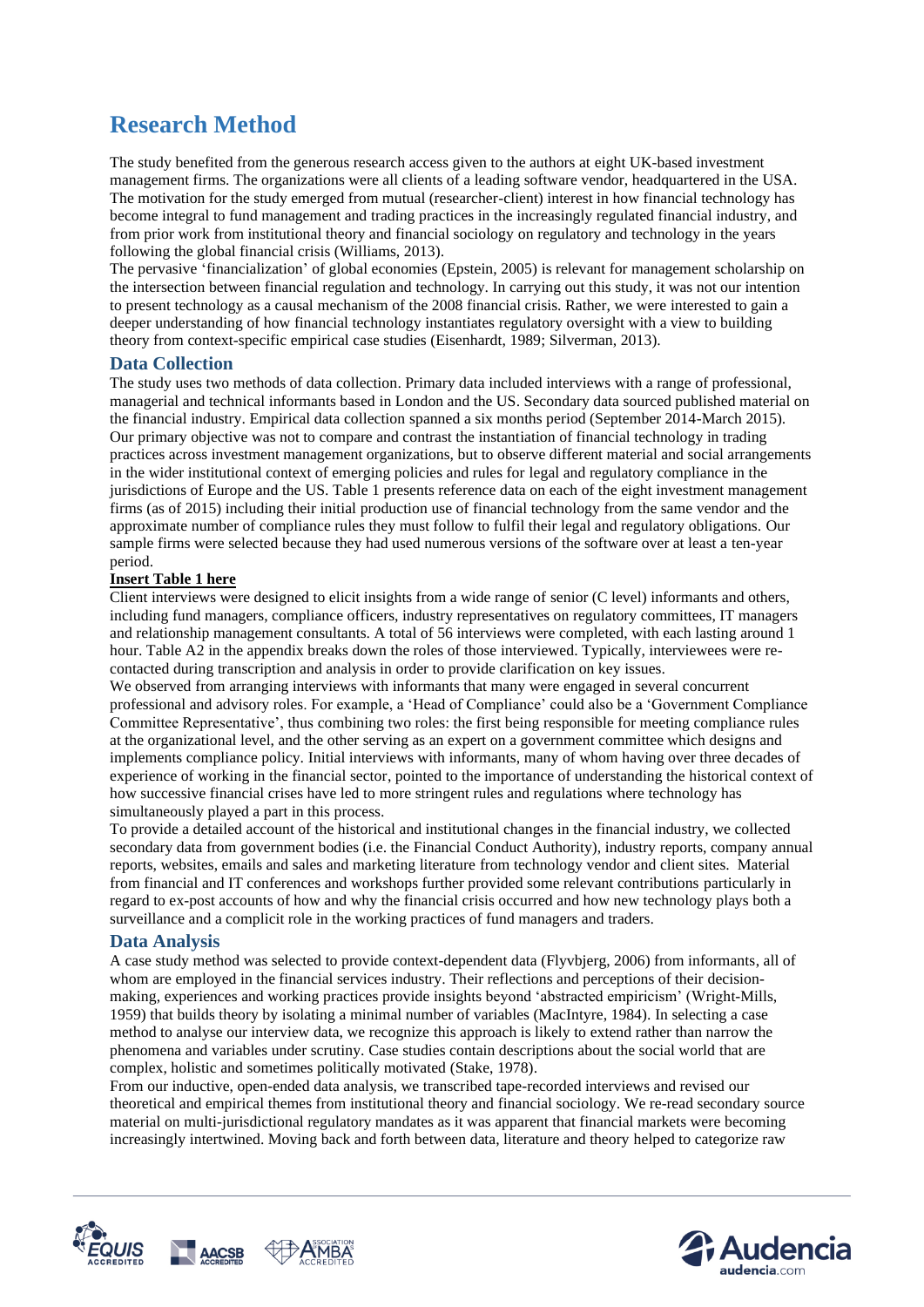data into relevant themes, with the purpose of building, refining and applying our theoretical concepts (Silverman, 2013).

As a complex, inter-dependent and dynamic institutional field, we analysed the data using temporal and spatial lenses. The financial domain is a twenty-four hours international activity characterized by relational networks where traders across the globe access the latest stock price data and information. Apart from our meeting with an officer from the SEC, all interviews were carried out in the City of London. UK informants frequently referred to US regulatory policy and its implications for practice in Europe.

Each of the eight firms relies heavily on their technological infrastructure and applications, and are engaged in meeting stringent legal and regulatory mandates to avoid heavy financial and reputational penalties. Post-crisis interviews with these firms helped us to gain deep insights, not only about financial technology and its role in meeting the conditions of regulatory mandates, but also about the relevance of wider events and practices leading up to the Great Recession. Many of these debates and issues are discussed in the emerging financialization thesis (Epstein, 2005; Krippner, 2005) which offers theoretical and methodological directions for management scholarship.

Ring-fencing our empirical enquiry on the intersection between financial regulation and technology drawing from concepts from institutional theory and financial sociology, the case study is a step towards theory generalization (Campbell, 1975). Our research themes presented in the next section include abstract dimensions in relation to the regulatory landscape derived from literature and empirics. Underpinning their selection are key regulatory policies, events, issues and outcomes, invariably arising from 'problematic circumstances' (Stake, 1994, Alvesson and Sandberg, 2011) such as financial crises. The common thread is political expediency to develop technology to meet regulatory mandates in a constantly changing and dynamic financial system. Analysing these events, which may be situational, purposive and inter-related, using a qualitative case study, we encourage cross-fertilization of theoretical and methodological approaches in management and other disciplines. Data analysis is a narrative of events over three decades, coupled with primary and secondary data that 'tells a story' (Carter, 1993) of the growing importance of financial regulation and information technology. Responding to concerns of 'bias' in case research methods, including the selectivity of data collection and analysis, we make two points. First, we note the common misconceptions which suggest that case research is less rigorous than hypothetico-deductive methods. While subjectivism and bias towards verification afflicts all methods, the case method has its own rigor enabling researchers to *close in* on *real life* events and issues where they can reflect on their own views about phenomena and how it manifests in practice (Flyvbjerg, 2006, 19). Our own preconceived views as researchers were tested and changed as the research enquiry progressed. Interviews with respondents encouraged us to revisit some of our pre-conceived ideas and concepts and the empirical direction of the study. We adopted a 'reflexive lens' (Burawoy, 2003) to analyse common methodological dilemmas in the epistemology of qualitative research. While experiential accounts are sometimes dismissed as anecdotal evidence, scope, depth and consistency were achieved by discussing key concepts, constructs and terminology with each of the informants and triangulating the findings across primary and secondary data sources (Flick, 2006). We also explained some of our working concepts to informants, such as 'performativity' and 'entropy', and this helped generate more insightful responses.

Second, the multi-case approach enabled us to analyse the various ideas and evidence provided by informants. While using multiple sites is not perceived as more rigorous than a single site (Ragin, 1992) our choice of eight companies points to a 'revolving door' as many of our informants have previously worked in two or more of our sample companies. These individuals have built strong networks of relations across the industry where they are familiar with the business strategies and technologies across several firms. As they share detailed commercial knowledge about their own and others' firms, they can provide detailed comments about regulatory and technology strategies at the intra- and inter-organizational levels. Our data analysis, conceptual and thematic content was strengthened when, with mutual consent, we discussed general (non-commercially sensitive) issues with several informants.

### **The Case Study**

Financialization of global economies fuels debates in social sciences about how nation states regulate the financial sector and firms which operate across multiple legal and regulatory jurisdictions (Krippner, 2005). These are important questions for academic researchers, and not easily answered in any single empirical study. Our research contributes to the financialization thesis by situating financial technology at the centre of regulatory and compliance practices. We supplement historical content on multi-jurisdictional regulatory practices and events with our empirical data. The case study is presented as a narrative of how financial technology instantiates regulatory mandates organized around eight key concepts developed from our empirical data (see Table 2).



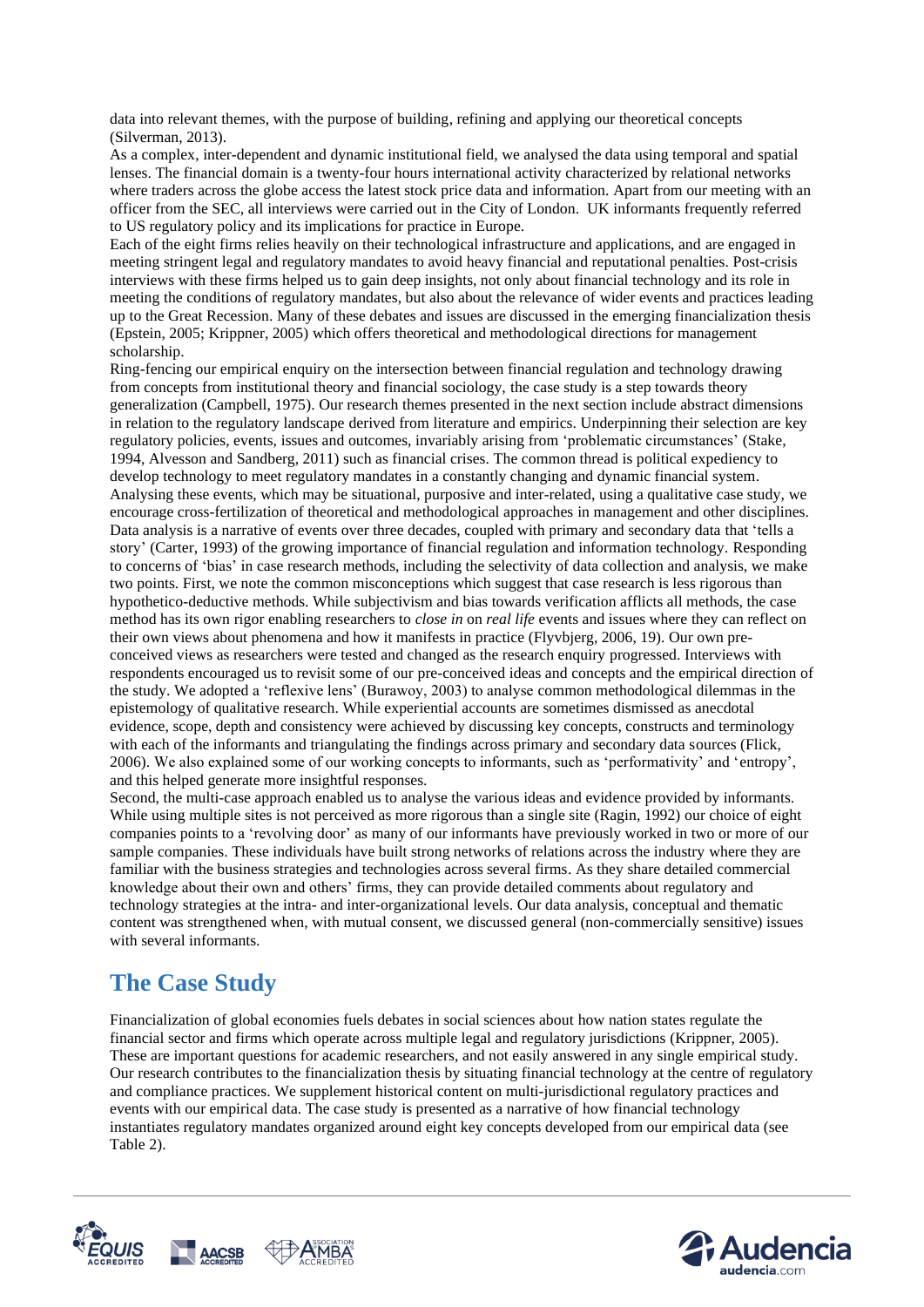#### **Insert Table 2 here**

Deregulation to Re-regulation in the Financial Markets

In a plan to harmonise EU financial services, European banking consolidation began with the Financial Services Action Plan (1999). The imposition of new rules and mandates in a "one-size fits all" legislative package did not sit well with the diverse financial systems across US and EU jurisdictions. One senior compliance manager explained:

*"Prior to and following the dot.com era, we operated in a climate of deregulated financial services. The financial services industry was relatively relaxed about the corporate failures of 2001-2003. But all this changed after the 2008 financial crisis. This sent politicians and regulators into a tail-spin as they rushed to re-regulate the financial industry, often with rushed legislation and mandates" (C#7 COM).*

Within a relatively short time period, most interviewees had witnessed fundamental changes to the compliance rules that managed their industry, the comments made by one compliance manager that "*Regulators are now flipping from policies of de-regulating and over-regulating trading environments." (C#3 COM)* was repeated by many. With less regulation, the greater the opportunity for profit as inefficiency creeps in. One fund manager commented:

*"Key regulatory reforms reflect US and EU requirements. There was a view that* 

*efficient markets were negatively influenced by too much government regulation." (C#7* 

*FM)* 

This 'influence' reflected on how trading had been prior to the Great Recession. Such a view had the mirror opposite interpretation by a SEC compliance officer who said:

*"The excessive use of derivatives was one of the roots of the 2008 crisis. So many new* 

*OTC products were devised and created and they were just inadequately regulated by* 

*the Commodities Futures Modernization Act." (FSA#1 COM)* 

The ability to create and trade these unregulated instruments offered great profits but the risks were either not understood or simply ignored. The near collapse of Bear Sterns, default of Lehman Brothers, bailout of AIG and Royal Bank of Scotland created pressure for more intensive regulation of financial markets. As one fund manager officer said:

*"We had to wait until 2012 before EU regulation was passed which increased the* 

*stability of how OTC's were traded [EMIR]" (C#3 FM)* 

It wasn't just the traded products that needed regulating. One fund manager pointed out that "*Post-financial crisis, there has been a lot of discussion about separating retail banking from the more risky casino-style banking*" (C#4 FM). Within a relatively short period, the financial industry had again changed from low to high regulation and control.

### Shifts in the Regulatory Pendulum

Over past decades, there has a shift in the regulatory pendulum from one of deregulation to re-regulation against a background of successive periods of economic boom and bust. This complex system is an amalgam of



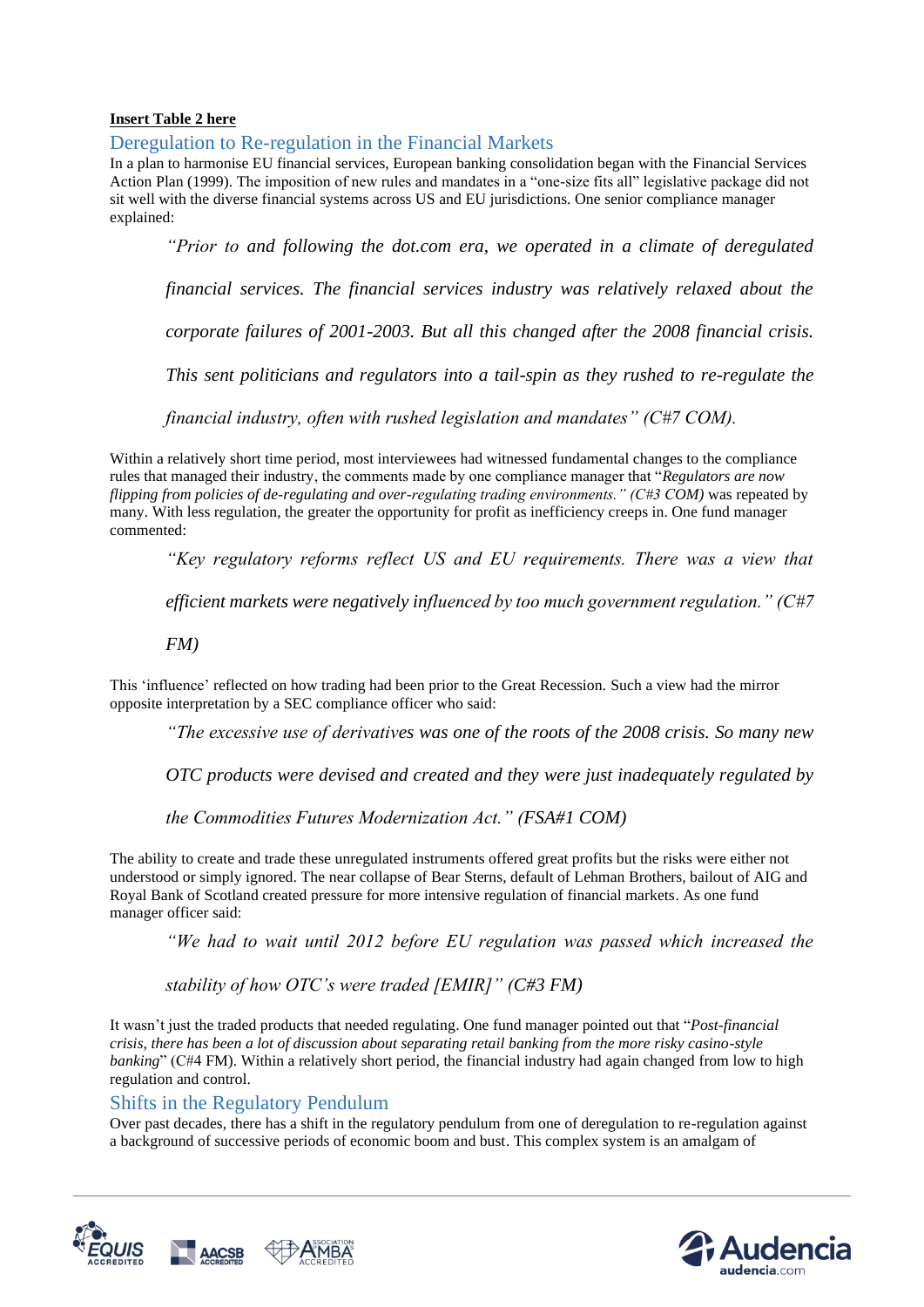principles and rules -based approaches which reflect the psychological shifts in regulatory practices. This is reflected in the comments of an IT director:

*"Now that co-regulation and self-regulation have given way to a more command and* 

*control approach, the fact that financial markets and technologies are moving so fast* 

*does not mean that regulators can easily identify 'loophole behaviour." (C#5 IT)*

Differences can be seen between how the regulators believe a rule should be defined and what the rule is attempting to measure, as highlighted by another compliance officer:

*"There have been instances in which regulators have sought to reduce what the* 

*industry would view as normal levels of derivative usage in a given fund, based on their* 

*lack of understanding of gross leverage figures. AIFMD level 2 excluded the use of VaR* 

*as a regulatory risk measure in favour of the gross and commitment leverage method,* 

*which in my view constitutes a retrograde step." (C#7 COM)*

Having identified different requirements, questions on how securities would be tested were raised, as another compliance officer pointed out:

*"More and more derivatives are being used by our alternative funds, but how will the* 

*vendor stay on top of this as newer types of instrument are being developed all of the* 

*time?" (C#6 FM)*

Issues don't just exist with how a rule is interpreted, a more fundamental issue is being in a position to actually run the rule with the right data, as highlighted by another compliance officer:

*"Data is our biggest problem. One example is how we measure securities ratings. If we* 

*don't have this then we will use the issuers rating instead. It's not what we should use,* 

*but this is better than simply ignoring the rule." (C#1 COM)*

So not only are the new rules problematic, enforcement is also inconsistent as illustrated by one fund manager's comment:

*"US regulators are more aggressive than their EU counterparts in litigating against* 

*rule-breakers." (C#4 FM)*

Investment is made to maximise returns, but if a regulatory breach has differing consequences, then this will have a significant impact on trading behaviour. Our informants did not see rules-based regulation replacing principles-based regulation, but as part of a continuum which shifted the emphasis to a more punitive and sanctions-based approach. As one Senior Compliance Manager explained,



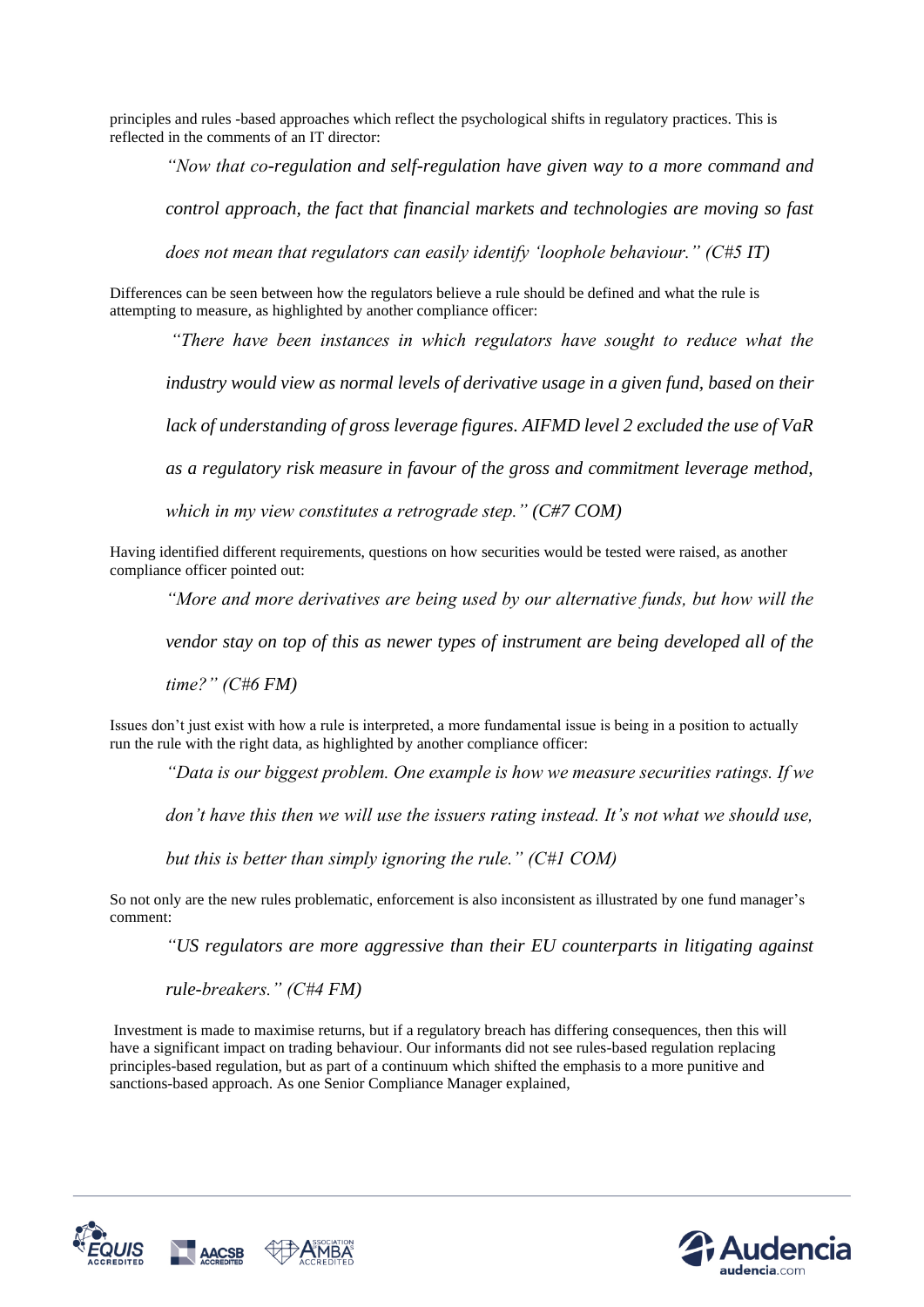*"Rules-based regulation is a knee-jerk response to the financial crisis. We now have to interpret and introduce new rules into our financial systems. But the problem we face is that the regulator imposes sanctions if we get it wrong, but the rules are not clear. We sometimes feel in the dark here" (C#5 COM).*

### Entangled Financial Fields

We observe from our primary and secondary source data the financial field becoming more entangled, with questions arising about the effectiveness of financial regulators, such as the UK Financial Services Authority (FSA) (now the FCA) to regulate banks, insurance companies and mortgage businesses in the light of the financial scandals. Gordon Brown (2011), former UK Chancellor of the Exchequer, said when discussing the failure of the FSA:

*"...We didn't understand just how entangled things were...we didn't understand the* 

*entanglements of different institutions…and we didn't understand just how global things* 

*were…" (Brown, 2011).* 

This was mirrored by the comments from a compliance officer:

*"Trading networks are increasingly digital and the regulators are having trouble keeping up with national legislation, let alone multi-jurisdictional trading environments." (C#6 COM)*

The shift from deregulation to re-regulation of financial markets occurred in an environment of rapid globalization where technology enabled new product and service opportunities. Earlier financial scandals had forced the US to take action and the Sarbanes-Oxley act became a mandatory international rule book, as a compliance office explained:

*"It was because of massive US corporate failures that we now have to apply the SOX* 

*rules [Sarbanes-Oxley Act 2002] to any US security that we hold here in Europe." (C#1* 

*COM)*

The Dodd-Frank Wall Street Reform and Consumer Protection Act (DFA), approved in February 2010, was a 400-page document stipulating what heightened capital, liquidity, risk management, and stress testing requirements were urgently needed. And once again the US regulator was directly shaping EU activity:

*"The US regulator had to restore confidence to the markets and the number of rules in* 

*Dodd-Frank has massively really increased our workload" (C#6 COM).* 

Simply assuming that rules from one country could just get applied to another is far too simplistic:

*"We have to interpret supra-national and national regulatory mandates and the rules* 

*are confusing and not precise." (C#2 COM)*



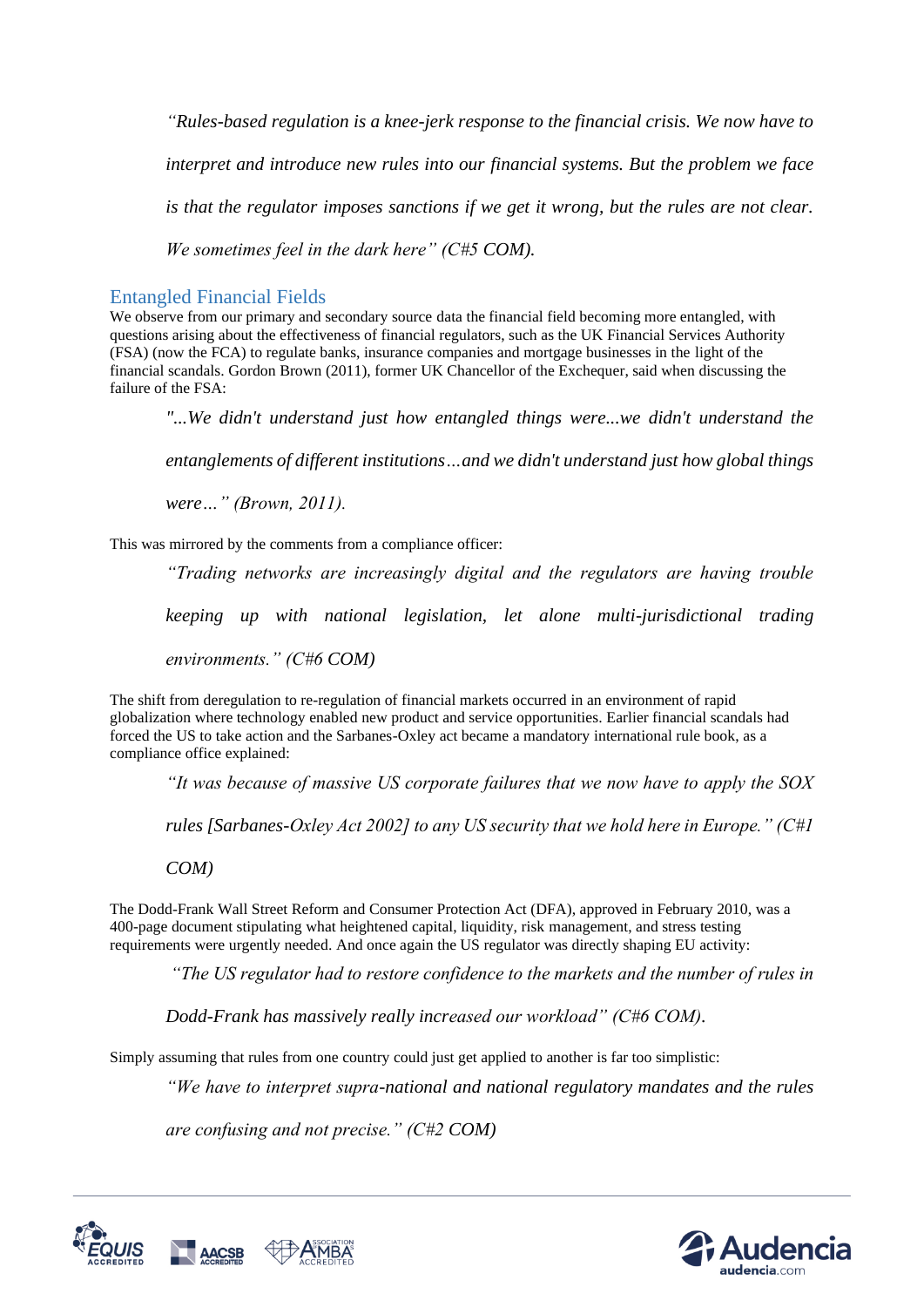As the interpretation of some rules is not precisely defined, the ability to *perform* compliance operations is made more difficult. Take, for example, 'allocation fairness'. The head of compliance at one company said:

*"How can the SEC know we are following a process? When we are monitoring allocation fairness it's all in order history. But we need to then produce a report via a convoluted process on the orders life. Often an order is partially filled at one price, merged with another and traded at a different price. Sometimes new accounts get added or split off and so at what point did you not do a fair allocation?" (C#2 COM)*

This same issue is commented upon by a compliance officer at another site:

*"You get a rule that looks at a fair allocation, but you need to decide how this is meant to be interpreted. If we wanted to buy 100,000 shares but only fill 80,000, how do we allocate this across the order? Is it by their order size, by account size, how earlier allocations were done – it just goes on. And then there are additional factors such as the minimum order size or how much a client can hold. Once allocated, we have to make sure that Traders follow the same process every time." (C#4 COM)* 

Neither company uses the same interpretation of the rule simply because each company has a different view on what is required. Operating within a global and interconnected economy brings additional issues that have simply not been considered, as explained by a fund manager:

*"The financial institutions operate within a complex and inter-connected system which is made even more opaque by different regulatory and technological factors. Economic problems in one country such as, the US in 2008 and in the Eurozone more recently, can have a 'knock-on' effect throughout the global economy. This has become more acute in recent decades" (C#2 FM)*

### **Relational Networks in Regulatory Jurisdictions**

Our interviews point to close ties between regulators, senior managers and technology professionals, including software vendors. Relational networks reflect both a material and social dimension, where clients and vendors routinely discuss financial regulation and how technology can be developed in response to new mandates. Client conferences, user groups and forums are an integral part of how financial firms interact to discuss the diffusion of regulatory policies and also how technological infrastructure and applications support this process. A senior compliance officer commented:

*"We have hosted compliance events open to all of the vendor's clients. We provided a* 

*conference room that was used by the vendor to demonstrate their latest compliance* 



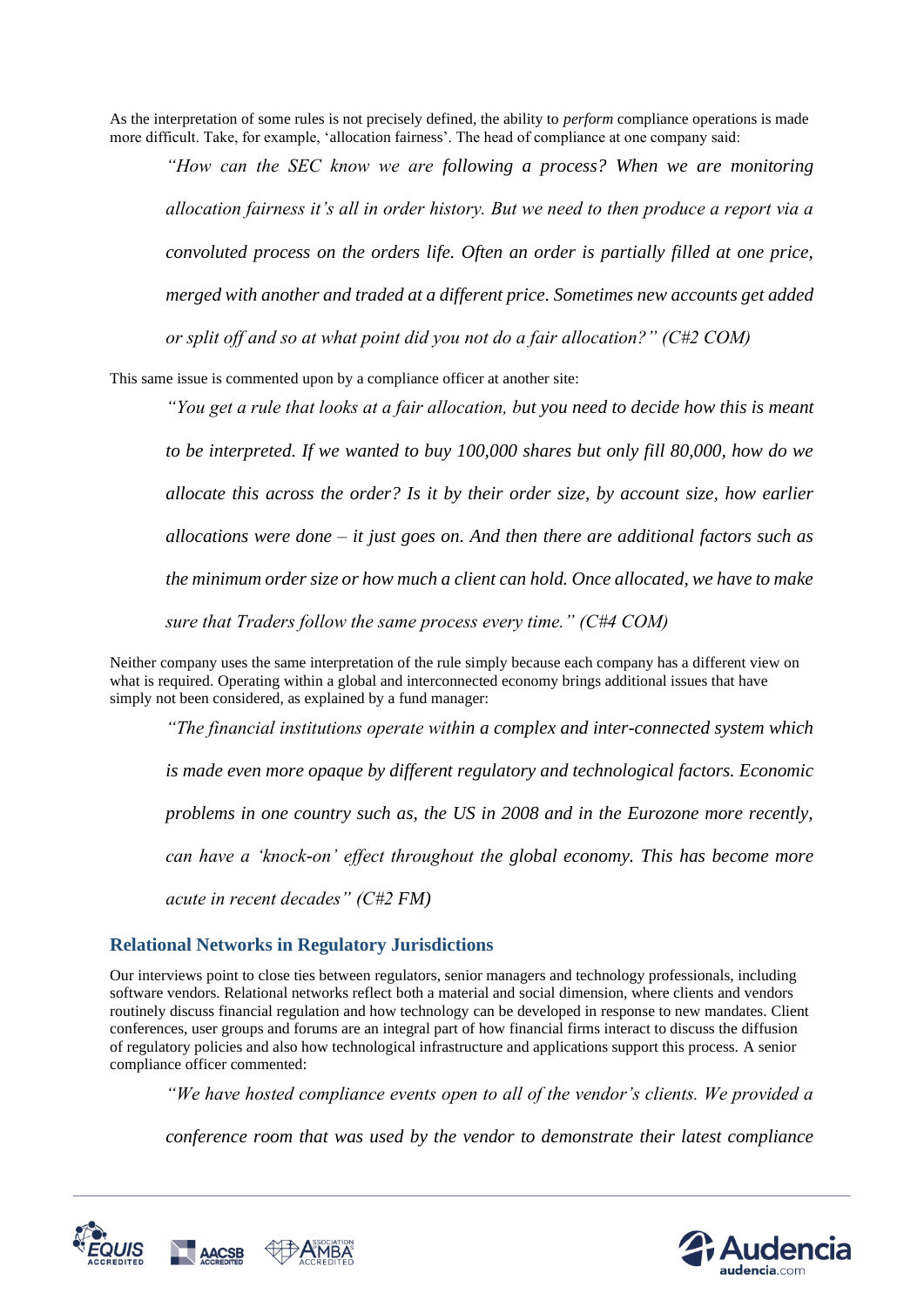*developments. We [the customers] all know that if we are ever going to get EU changes to comply with EU regulations in a US product, then we are going to have to club together and present a united front." (C#1 COM)*

It is interesting to note that the vendor was attempting to develop a system that was used globally but had its own development bandwidth limitations. The compliance officer at one company commented:

*"What we find surprising is that we have to push the vendor to develop compliance rules* 

*that cover netting and hedging because these are core regulatory requirements." (C#6*

*COM)*

Whilst the IT director at the same company had had to write a database report which processed trade details because of other system gaps:

*"We have a team that is used to monitor allocation fairness manually at the moment*

*because our trading system is simply not good enough. When the vendor really starts to* 

*develop this, then we want to be involved." (C#6 IT)*

Relational networks were strengthened as financial professionals left one company to join another, usually by being headhunted by someone from the new company. A Head of Compliance said:

*"If we are not sure on how to write a new mandate, for example one of the new UCITS* 

*regulations, then we will call other compliance officers that used to work here and share* 

*our ideas. Sometimes this is the only way of really digging in to what data is needed and* 

*how the rule can be coded." (C#3 COM)*

These informal relationships were similar among traders. The quote below is from the Head Trader sharing information about the financial technology used by both companies:

*"I called the head trader at C# 3 to ask if they had the same issues that we have had* 

*when we try and trade. We missed the market because our system just crashed and the* 

*compliance team is now all over us. We are going to have to compensate out of our* 

*profit margin." (C#1 TR)*

One project manager discussed the importance of seeking advice about technology configuration from other project managers rather than the vendor:

*"If we want to trade a product such as a fund of hedge funds, we ask other system users* 

*and not the vendor as they really don't know how it works with the data issues that we* 



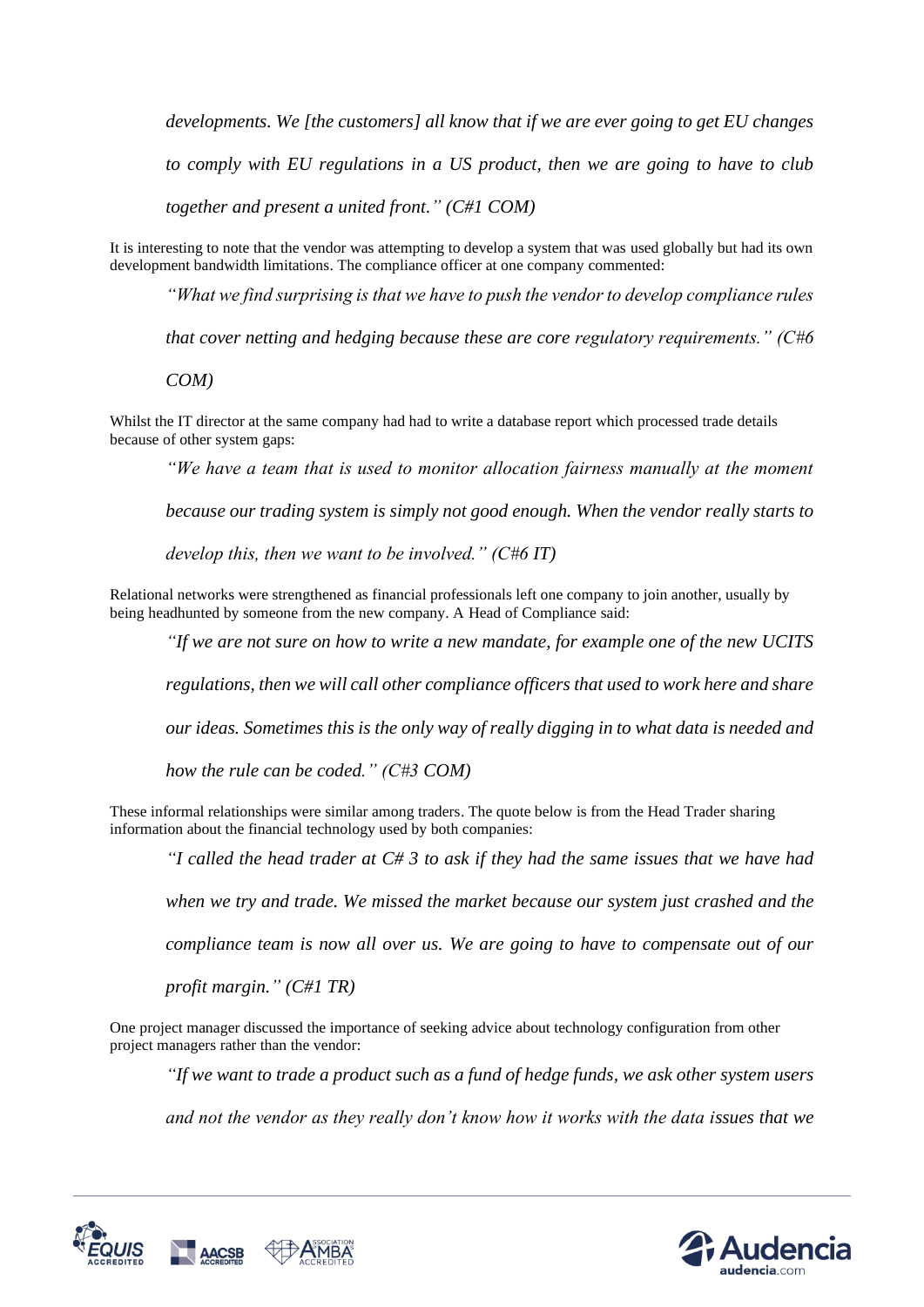*are facing. They [the vendor] work from a model where all the data is available and it's* 

*tested on dedicated systems. We run other software tools on our machines and this can* 

*sometimes kill the processing speed". (C#3 IT)*

Our findings suggest a network effect was present as financial market participants developed relationships around regulatory compliance and financial technology. By entering into a constant dialogue, the value of these relationships strengthened: with better interpretation and implementation of regulatory mandates; brainstorming on how improvements could be made; and collective influence on the vendor. One comment by a fund manager underlined the increasing importance of technology:

*"Technology has enabled so much interconnectivity where algorithmic trading can be* 

*done without human involvement. Relationships are now more between computers and* 

*less so between people." (C#6 FM)*

#### **Embedding Regulatory Practices and Rules**

Relational networks across financial markets are manifested in material and social factors, where embedded regulatory practices and rules are a key feature of government and industry-wide policy. The provision of a robust, supranational regulatory body has been a long-term goal of the European Monetary Union (EMU) and the desire to create a single market between all the Member States is at the heart of all EU legislation. Not only is a European wide policy interpreted and applied at Member State level, but firms with business operations across national jurisdictions need to be aware of the national policies of each country. But embedding regulatory practices across national boundaries poses serious challenges for policy-makers and companies. The head of compliance at C#4 COM said:

*"Our CCO has sent a letter to the FCA on why regulations on conflicts of interest are* 

*not done properly. This has always been a problem, even before the [2008] crisis."*

Others directly criticised the regulator for acting more as 'accountants' and 'economists' rather than demonstrating an understanding of practitioner interests. A compliance officer gave one example of a 'disconnect' between regulation and investment checks:

*"There have been instances in which regulators have sought to reduce what the industry* 

*would view as normal levels of derivative usage in a given fund, based on their lack of* 

*understanding of the precise importance of gross leverage figures. Look at AIFMD level* 

*2 for an example. This excluded VaR as a risk measure in favour of gross and* 

*commitment method leverage, which in my view constitutes a retrograde step." (C#7*

*COM)*

The comment below from another compliance officer also highlighted issues of interpretation:

*"Fair allocation is the classic case of how a rule is open to interpretation. Order size,* 

*account size, when the account joined the order or how the prices have been aggregated* 



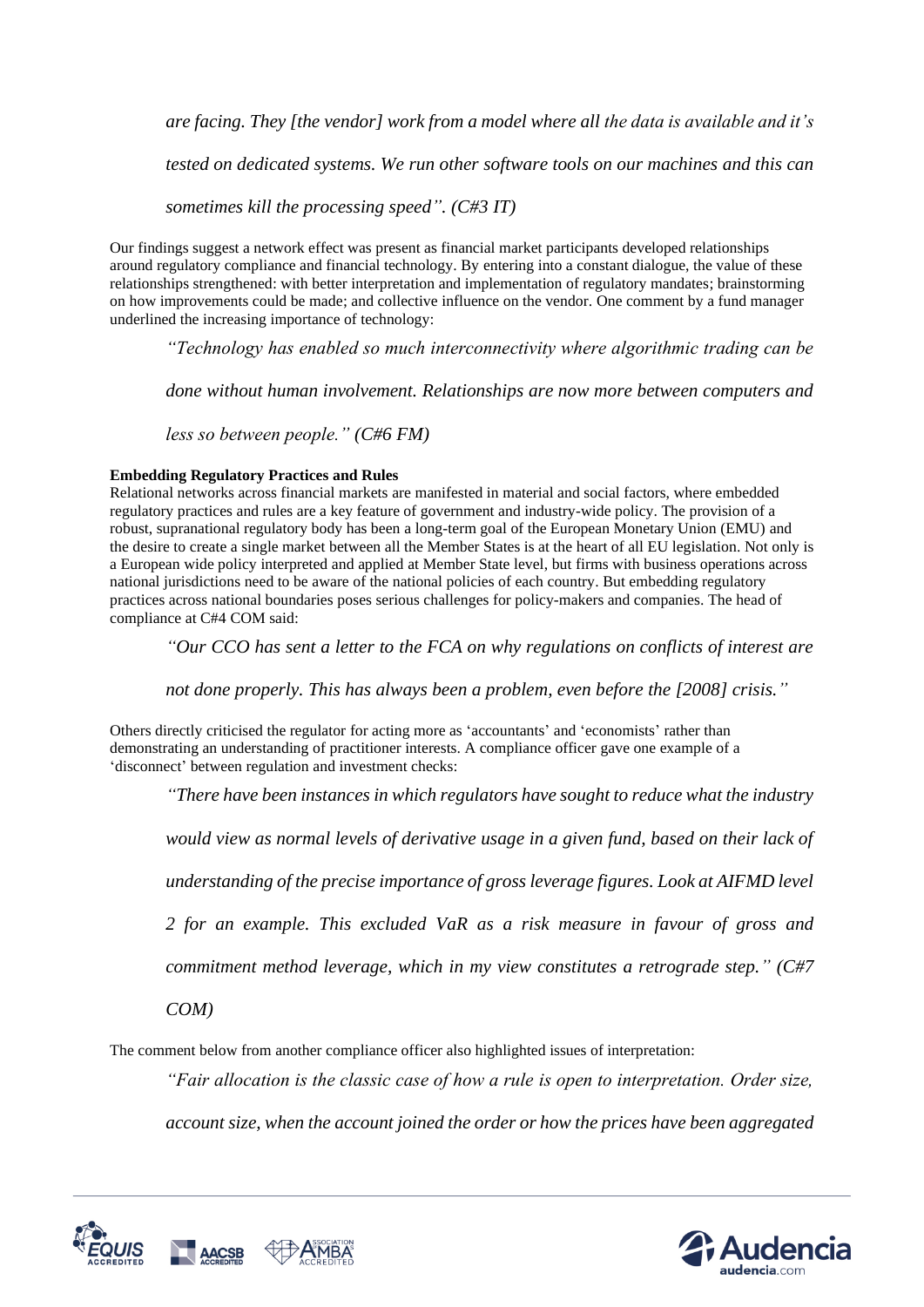*are all open to interpretation. Every company will have a different way of calculating what they mean by 'fair', and the trick is to make sure that you are consistent on how it gets applied." (C#4 COM)*

Recalling the different EU rules in the FSA's single market directive, it is unsurprising that confusion occurs:

*"The EU mandates have all been developed without any consultation between the regulators. Sure, they copy and re-use one another's rules, but don't seem to think about what they are doing. For example, one calculation in a UCITS rule is optional, whilst the same rule has become mandatory in an equivalent MiFID regulation." (C#7 COM)*

The interpretation of financial directives and laws became more complex as market participants worked across different countries, and so needed to embed EU-wide and national regulatory mandates. One company (C#6 COM) with compliance teams in the US, UK and Germany were all engaged in writing their own rules:

*"The UK compliance team are regarded as the UCITS experts and were given overall* 

*responsibility for the compliance in this area. However it is the US who developed all* 

*of the Dodd-Frank rules and they sent them to the UK so we could add them to the* 

*system. The Quants team are in Germany and they are regarded as the experts on their* 

*rule sets."*

Another company (C#2 COM) accepted that they did not have all of the internal knowledge to write the US rules for mutual and close-end hedge funds:

*"No one in compliance had 40 Act knowledge so we had to recruit another compliance* 

*officer just to satisfy these rules."*

#### **Institutionalizing Inert Uniformity**

From our empirical data and reading of secondary source government reports on financial regulation, institutionalizing *harmonized* regulatory mandates across the EU is a key policy objective; albeit difficult to achieve in practice. While coercive rules and sanctions are part of the regulatory policy agenda, normative pressures to build a *compliance culture* are also important. We observe isomorphic pressure for inert uniformity in the diffusion of regulatory mandates. Issues surrounding efforts to apply regulation was given by one compliance officer:

*"Harmonization of financial practices across markets is what the regulators want, but* 

*multiple jurisdictions mean that expertise is siloed, not just at national level, but also* 

*regional level in some cases. This makes it more difficult to find common ground as* 

*even companies interpret compliance rules differently." (C#2 COM)*



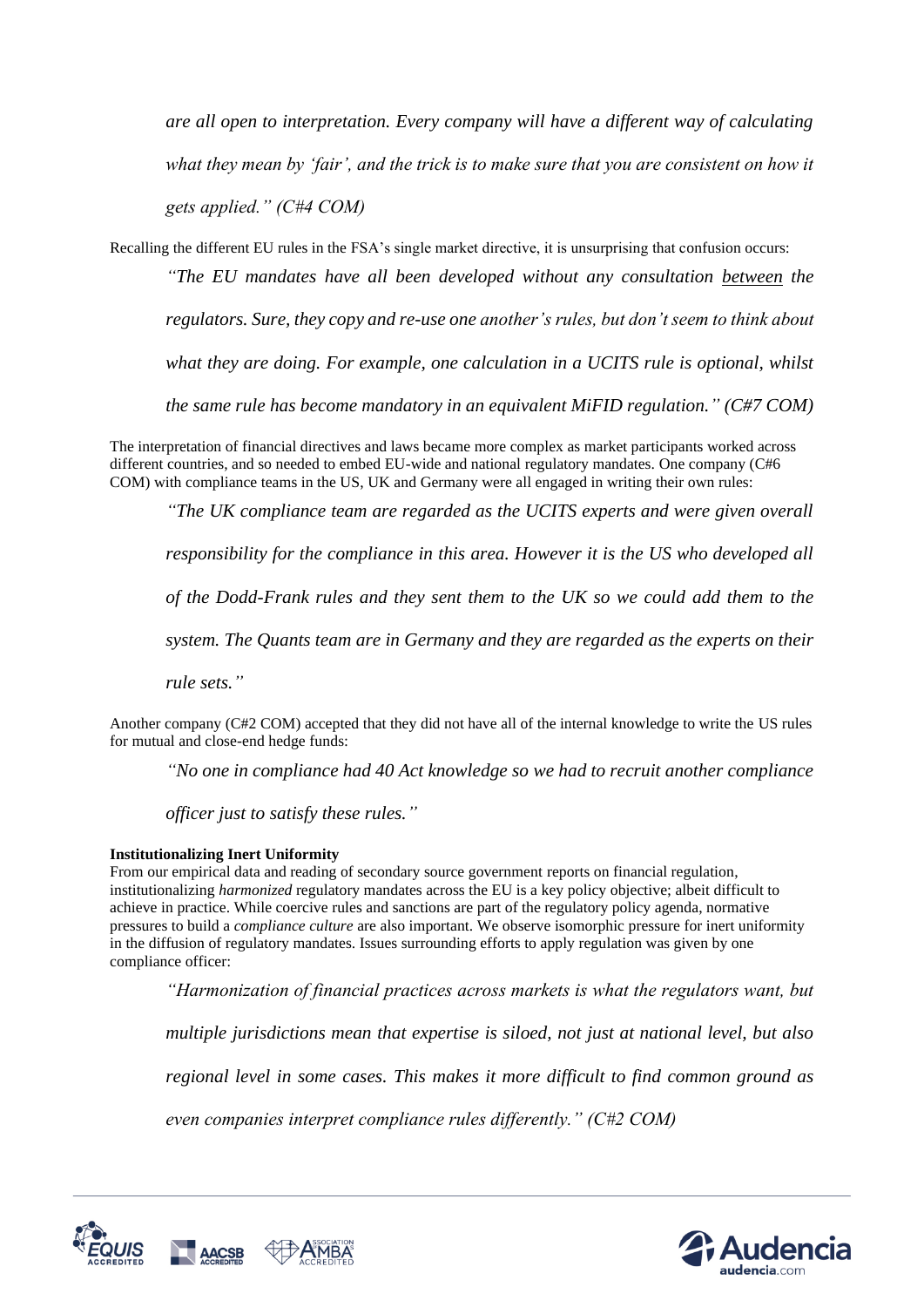Inter- and intra-organizational embedded agency instantiated by technology is used to constrain actions and behaviour of human agents. Interviews with informants pointed to strong industry collaboration between customers and suppliers, and also between customers in competitor firms.

*"We had a problem with deciding how we would apply a swap rule, so I called company* 

*X and spoke with John [they met many years earlier at the client conference] and asked* 

*him what he had done." (C#1 IT)*

Technology vendors keen to promote their products engage their customers in discussions about how each one is using a product for regulatory oversight. This information is not treated as commercially confidential among clients, partly because financial technology is seen as a commodity tool rather than a competitive device:

*"As more and more funds are using new types of derivatives – we are keen to see how* 

*new functionality is built into financial technology and find out exactly how this is used* 

*by our competitors. We discuss this openly at events and forums with colleagues (from* 

*other firms)." (C#7 IT)*

The value of working with other competitors is perhaps best evidenced by one client who had had their anonymity written into their contract. Its IT director said:

*"Look at the way a CDS [Credit Default Swap] worked. The product just didn't support it, even though we had the vendor's product manager flown across twice! I ended up speaking at the vendors global client conference to bolster support – so much for keeping the tools we used to ourselves." (C#6 FM)* Companies also share information about how they engage with technology vendors. Financial technology is often used on a 'pick n mix' basis, where infrastructure and applications are used in one or more business processes:

*"We are looking at new products and markets such as liability driven investment (LDI)* 

*and derivatives. The structure and compliance rules that we need to trade these products* 

*simply isn't in our existing investment management system. We can't run the risk of* 

*being fined by the regulator if we do this on anything but an electronic system, and we* 

*can't wait for this to get developed. One of our competitors has advised us about the* 

*financial system they use, which has been quite helpful to us in making a decision."*

*(C#1 FM)*

The close relationships formed between customers and technology vendors are an important element in shaping the strategic direction of financial technology. Isomorphic pressures are identified as clients play a part in directing the scarce development resources of the technology vendor to enhance the product or service for the universal adoption throughout the customer base.

### **Technological Performativity and Calculative Agency**

Paradoxically, while we observe strong elements of institutional isomorphism through the embedded agency of market participants in working towards a regulator driven *culture of compliance*, our data illustrates examples of challenges to institutionalized structures as performative struggles emerge where calculative agents subjectively



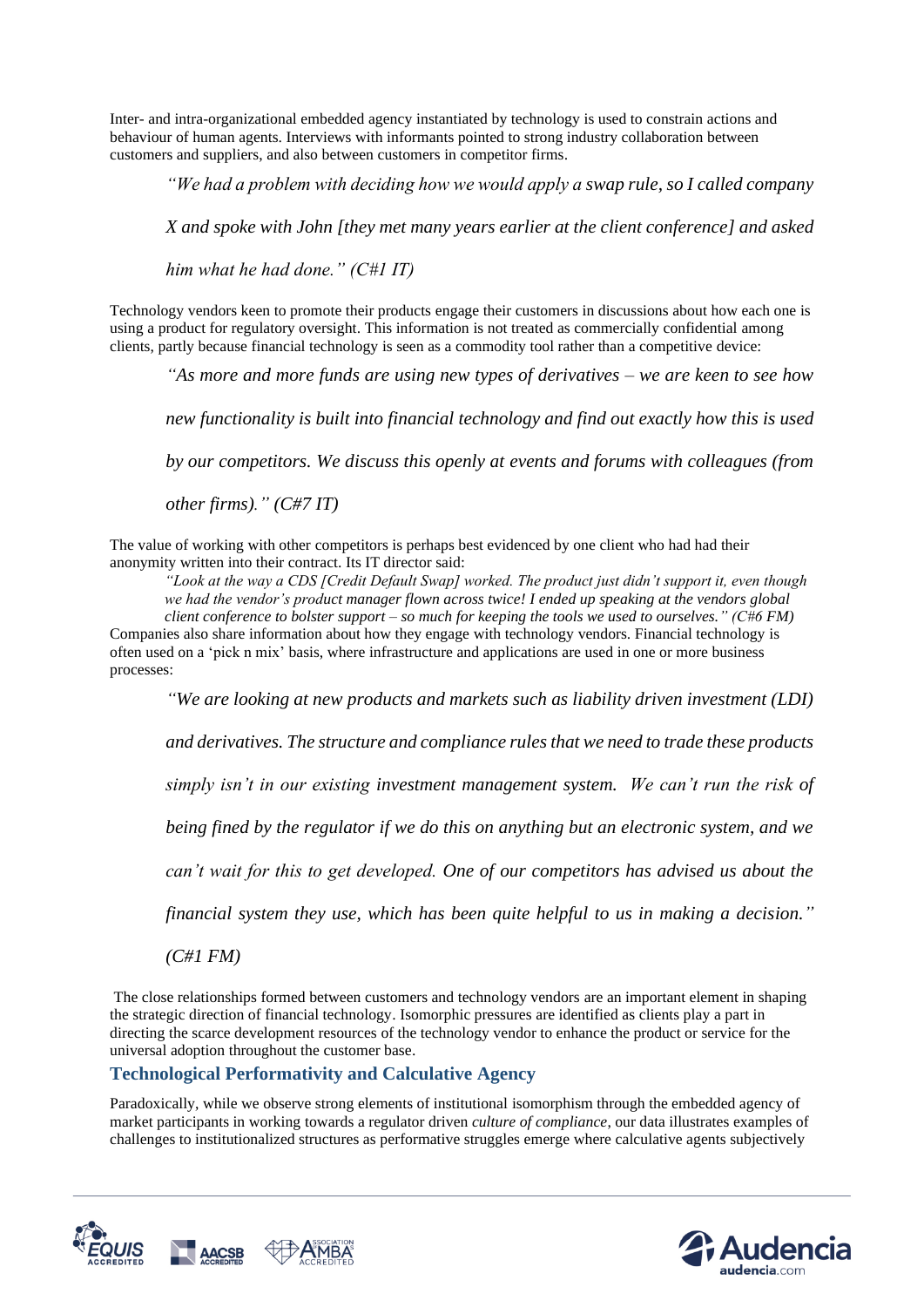interpret, implement and apply financial regulations to achieve their investment goals. Technological performativity, where regulators actively shape fund manager and trader decision choices, using embedded rules in software algorithms, may be resisted through *work-around*s that result in circumventing these rules. Excel is a tool which allows software development to be quickly written by someone who is not a software engineer. Although the regulator does not instruct companies to invest in a specific technology, it seeks to apply coercive sanctions in the form of heavy fines on the continued use of spreadsheets to manage portfolios. This conflicted technological performativity was described by one fund manager:

*"Our head of fixed income was sacked because he used Excel to manage his fund and had not shown correct due diligence. The fund was downgraded to 'junk' and there was a lot of pressure from the compliance team to sort the mess out. We were fined. Unless we had moved every debt fund, we would have been fined again because they insist that all trading occurs on a specialised system." (C#6 FM)*

A compliance officer questioned how any regulation would be possible if specialised systems were required to perform calculations:

*"UCITS and AIFMD regulations have required risk departments to identify, isolate, measure and manage the various individual risk types to which funds are subject such as equity, fx [foreign exchange], interest rate, credit and volatility. They have now added a requirement to perform a range of stress testing, putting funds through scenarios such as an equity market collapse, the 2008 market illiquidity, etc. The only way this can be done is with another expensive tool such as RiskMetrics." (C#7 COM).*

Additional complexity is being layered into these regulations as each version is released in an attempt to keep up with the market changes. A senior compliance manager commented on the proposed solvency regulations:

*"When we follow a solvency rule we need to manage exposures and generate numbers* 

*that are sourced from interest rate curves that have been feed into a risk system. This is* 

*totally deterministic and the numbers we generate are based on ex-post techniques."*

*(C# COM3)*

If a performative feature is built within the technology enabling each company to apply a rule consistently, the compliance condition is deemed to have been met, even if some variation exists in how companies reach the end state. One Senior Expert in VaR commented: *"CESR/10/788 has used the words 'with the sole aim of". This makes the purity of the portfolio manager's intention a parameter for automated decisions. You will soon have to have to have a lawyer and a psychiatrist sitting next to you to determine your intent." (C#7 COM)* Another issue concerns the application of regulatory rules to existing financial products, where: "*It really is hard to net out derivatives so as to satisfy UCITS rules (C#2 COM).*" One compliance manager expressed concerns about rule valuation when the data used in a calculation is not robust:



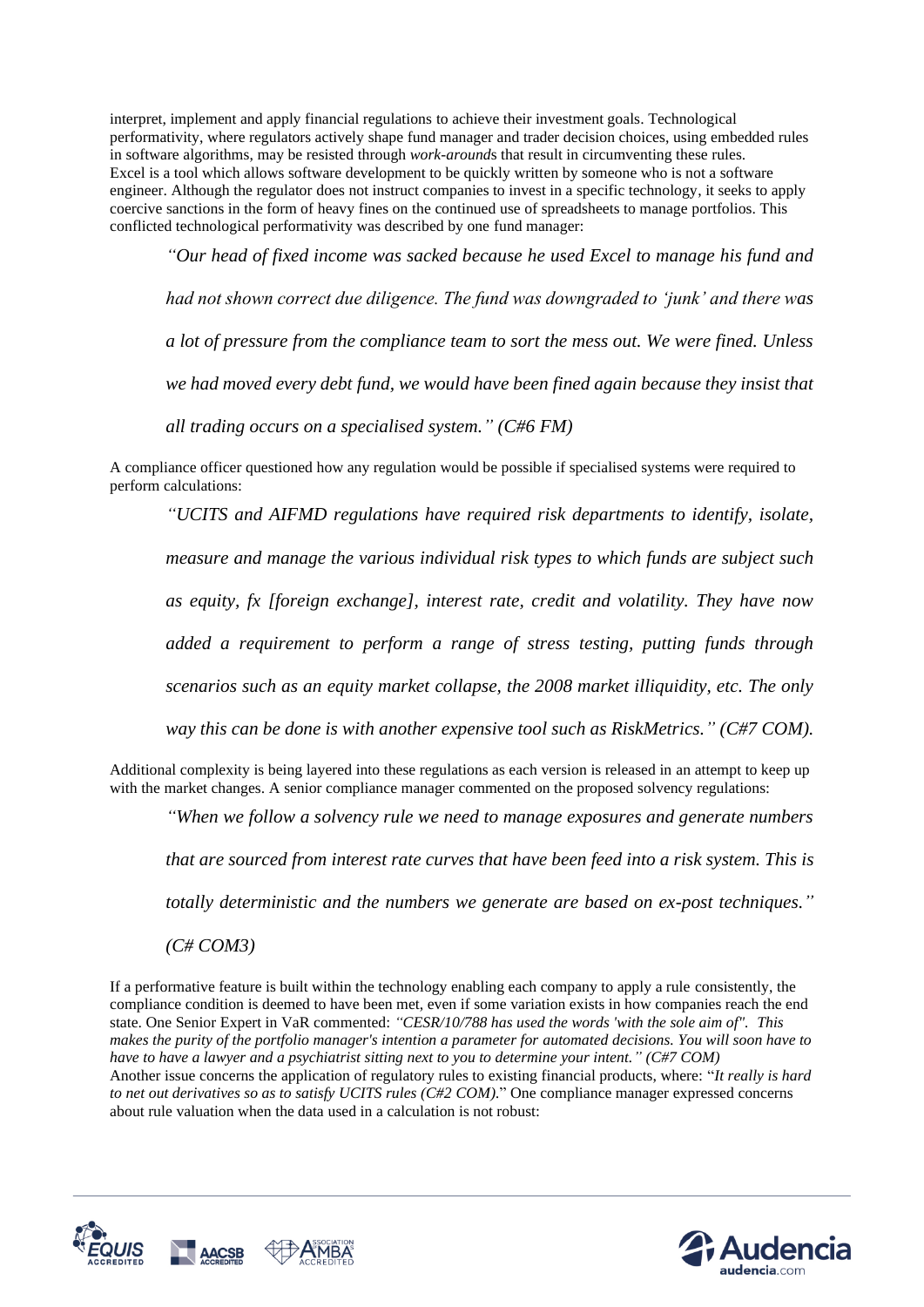*"With one test we need to monitor the number of rating agencies for each security. If we have more than two then we use the mid value, if we only have two then use lowest value, and if we have no rating data then we look at the issuer rating. This means we are simply not looking at the right data for the rule." (C#1 COM)*

As algorithms were used to perform the regulatory process, the 'data problems' prevented running a clearly defined rule. But rather than ignore the rule, tests continued to be run, albeit with the wrong references. Another rule open to interpretation required a company to have checked on news articles before trading:

*"There is a UCITS rule that requires us to check for news articles before a certain stock is traded. This is more of a box ticking process than having to follow any specific rule which tells us exactly what information sources we need to read or how often this needs to be done before we trade. It's totally vague and I can't see what it really offers." (C#5*

*COM)*

Our data shows that economic and social agents possess significant degrees of freedom to interpret and apply compliance rules. Whether a principles-based or rules-based approach is used, the regulator hopes to extend the compliance function as the 'responsibility of everyone' rather than just a check-box exercise which undermines the value of financial regulation. However, socio-technical agencement even when the interpretation is clear suggests the intentions of the regulator to increase reported levels of data may prove counterproductive. As regulators are keen to introduce supra-national regulatory mandates to harmonize financial regulation, the evidence from our data shows that technological performativity is inhibited by the limitations in the technology. This agencement of the technology vendor, which is embedded in the tools, equipment, technical devices and algorithms points to problems where some compliance rules were unable to be tested. A compliance manager said:

*"I have given up asking the vendor when we will be able to run compliance tests for* 

*netting and hedging. What surprises me is that these are regulatory requirements, so* 

*why doesn't the system cater for them now?" (C#5 COM)*

### **Market Fragmentation and Instability**

A fund manager, when commenting on the market fragmentation, stressed how computerization has had detrimental effects to the stability and structure of the market:

*"Stability is always followed by periods of instability. Markets are becoming even more fragmented as computerization unleashes new opportunities to create even more complex financial products sold internationally, where the seller is unknown to the buyer. Take high frequency trading for example." (C#1 FM)*



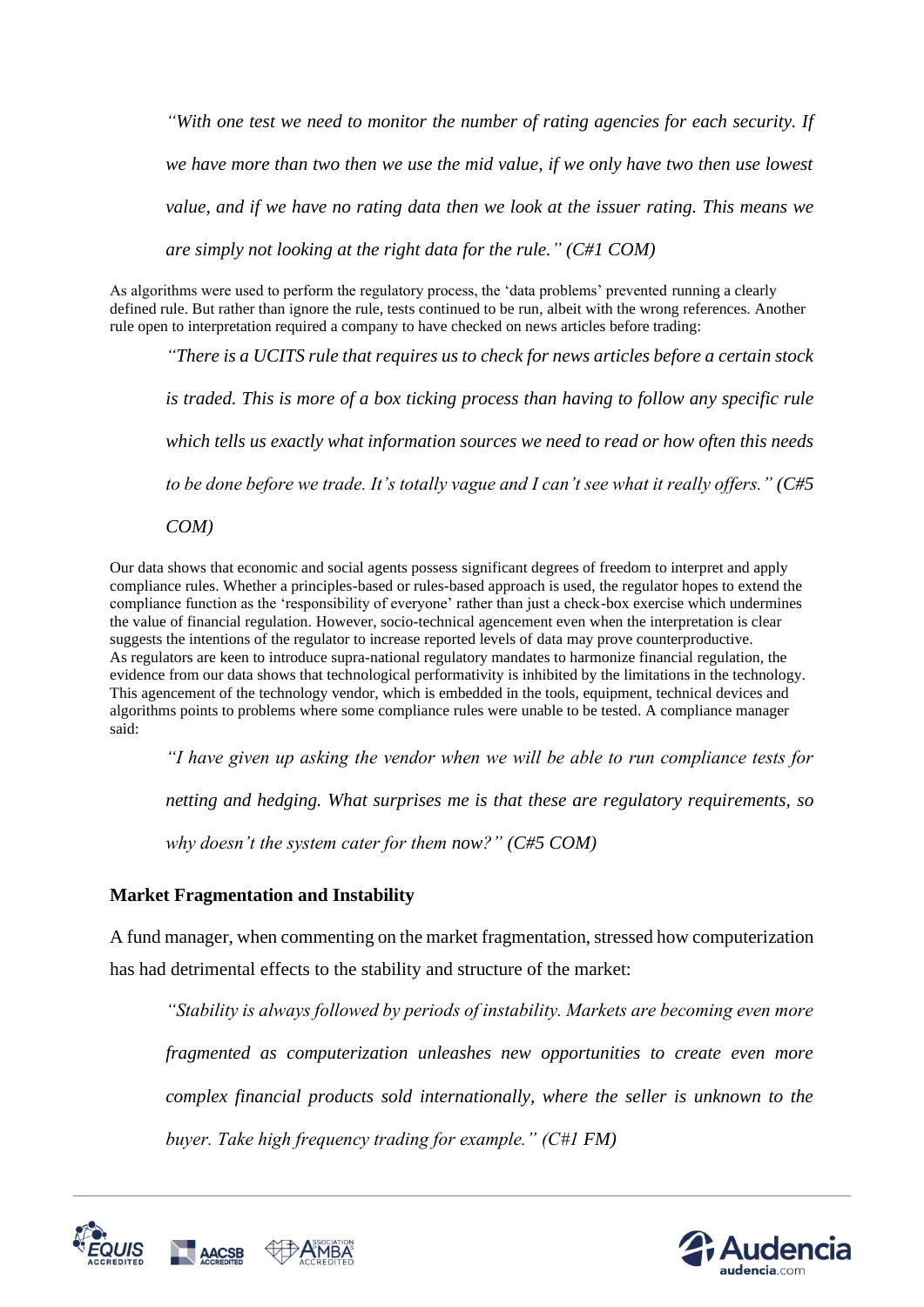Whilst the regulator looks to reduce information asymmetry by requesting more sophisticated and efficient ways to monitor and receive financial data, this is not matched by the opinions of those in the compliance function. A Senior Risk Officer commented:

*"There are rules which seem to be written just because the computer exists. They now want the system to decompose risk measurements into their various sources of risk as well as a whole range of stress tests that would require a dedicated risk system. These calculations are truly beyond those of an order management system which can't possibly have all of the historical data that it needs. Quite simply unless you have a risk system you are just not able to perform this test." (C#7 COM)*

Another informant, a Head of Compliance added:

*"Some of the UCITS tests now expect us to run really difficult compliance checks, quite beyond any other test that we have seen before. The 'cascade' logic which it uses is the most complex that I have ever seen and we have had to go back to the vendor to ask them when they will update their software so these tests can be applied." (C#4 COM)*

While US and EU regulators develop and apply regulatory mandates to achieve greater alignment of multijurisdictional financial systems, this occurs in an environment of increasing fragmentation in relational networks across regulatory jurisdictions, as different countries (i.e., Member States) continue to ring-fence their financial markets and supervisory practices. A lack of adequate investor protection prevails where regulatory processes to manage instruments other than shares (i.e., derivatives and commodities) and systems required to provide price transparency or spread the benefits of reduced trading costs remain a work-in-progress. A serious challenge to regulators is the proliferation of diverse and 'exotic' financial products. In September 2009, the G20 leaders met in Pittsburgh and made a commitment that by the end of 2012, derivative contracts will be to be traded in a similar regulated way as other instruments. The DFA stipulates that these products can only be traded on authorised venues. The European Market Infrastructure Regulation (EMIR), designed to increase the stability of the EU derivative market, is based on MiFID I. But the definition of the term 'derivative' is not widely shared, thus preventing its consistent application. To address the issue of fragmentation of directives and regulations, regulators have developed the next version of MiFID II and Markets in Financial Regulations (MiFIR). Such changes lead to this comment from a thirty-year veteran of regulatory compliance:

*"The avalanche of new rules and regulations has seen the number of compliance officers grow by 70%. Financial regulation is a moving target. We have had MiFID I and II, and now MiFIR. Progress in making these regulations work is always slow because of the difficulty in getting agreement, not just in companies, but across countries. The US regulator mandates that rules passed in the US are also applied by countries trading on their exchanges. Internal lobbying and political battles mean that* 



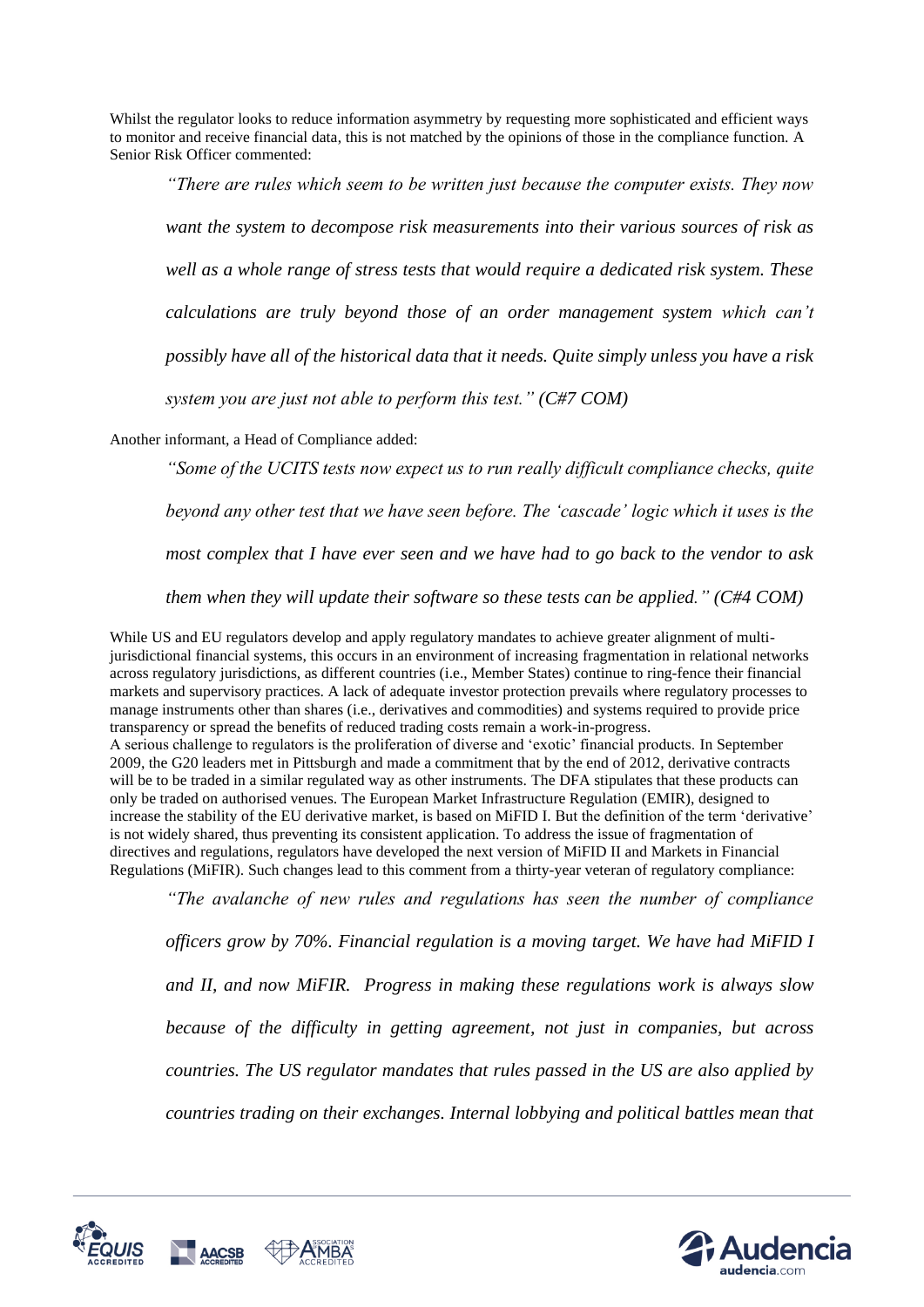*getting European wide regulation takes much longer to get passed into law compared* 

*with the US". (FSA#1 COM)*

### **Discussion**

Regulators constantly define new laws and rules for the financial markets, which occupy a liminal space between relative stability and instability. The entanglement of the financial markets is a feature of the complex networks of relationships between institutions and organizations (Fligstein, 1990; Podolny, 2001, Davis, 2009). Our theorization of field entanglement within the global financial industry offers more clarity about the effects and processes of field-level change (Smets et al, 2012), not as isolated events or a linear process, but as conflicted and unpredictable social spaces (Bourdieu, 1977).

### **Field Entanglement and Entropy in Financial Markets**

Successive financial and corporate crises have led politicians and regulators to seek effective ways to balance high entropy and low entropy. The sand pile (high entropy) depicts a system arranged and ordered in a variety of different ways where financial agents (fund managers and traders) have greater freedom to perform the market for profit maximization and personal gain. High entropy depicts an isomorphic state with a less regulated financial industry structure. The sand castle (low entropy) is a rigid structure where regulators build and impose stringent regulatory mandates to control the activities of institutions, firms and individuals. Here, low entropy shows the transition from deregulation to re-regulation, with pressures for inert uniformity intensifying following exogenous and endogenous shocks in financial markets.

Economic policies for free market financial services contribute to increased market fragmentation (Davis, 2009). Regulatory regimes simultaneously exert isomorphic pressures on institutions and organizations to reinforce best practice in compliance, while also routinely imposing new and potentially disruptive rules and mandates in highly differentiated, multi-jurisdictional regulatory environments. This shows a *paradox of embedded agency*, where organizational members' behaviors are constrained by institutions, simultaneously influencing and changing these institutions (Battilana, and D'Aunno, 2009; Walker et al, 2014).

In the period following the financial crisis, the re-regulation of the financial industry has seen the release of UCITS IV in 2009 to open up European markets to US fund operators. Controversially, this allows UCITS to be managed and supervised in a Member State other than its own, thus reducing national regulatory supervision and increasing operational risk (Hastings, 2009). In 2011 the EU protected investors by regulating the alternative fund managers rather than the funds themselves, via the Alternative Investment Fund Managers Directive (AIFMD). This put the assets of hedge funds and other alternative investment firms, valued at over \$3trillion, into a regulated framework (FCA, 2015). In a move to further reduce derivative risks around credit and operations, EMIR was introduced in 2012. This added additional technological requirements to trading, requiring reports submitted to repositories and these products cleared through a central counterparty.

Just as EU politicians impose regulatory directives across Member States to harmonize cross-national rules and laws and reduce market entropy, fragmentation increased as the US followed its own interests. Enacted by President Obama in 2010, we observe the re-emergence of re-regulation with the DFA. It contained 398 rules and represented the most sweeping changes in financial regulation since the Great Depression. But in 2018, (the now former) President Trump signed a new law which he said "…*rolls back the crippling Dodd-Frank regulations that are crushing community banks and credit unions nationwide…those rules just don't work*.…" (Trump, 2018). These reversals were not in isolation. Over 50% of global trading occurs in the US, but an earlier

executive order proposed to "*advance American interests in international financial regulatory negotiations and meetings*" as a core principle of the United States financial system (Trump, 2017). The Basel Accords are an international banking standard, but future versions such as Basel IV (due for implementation in 2023), are presented as anti-American and this may lead to separate US legislation.

Since the early part of the 20<sup>th</sup> century, attempts by government to impose regulatory mandates on financial markets have produced conflicted logics in either principles-based or rules-based policy initiatives. In the run-up to the financial crisis of 2008, our empirical data and literature review suggest that financial markets operated in an environment of deregulation, where market participants enjoyed greater freedoms to develop new financial innovations in the form of products and services (Funk and Hirschman, 2014). This changed following the crisis, with regulators across the jurisdictions stepping up their efforts to impose much tighter controls on the financial markets shifting the regulatory pendulum from principles to rules-based regulation (Black, 2008). Essentially regulators imposed tighter controls, despite these mandates becoming vulnerable to conflicted industry



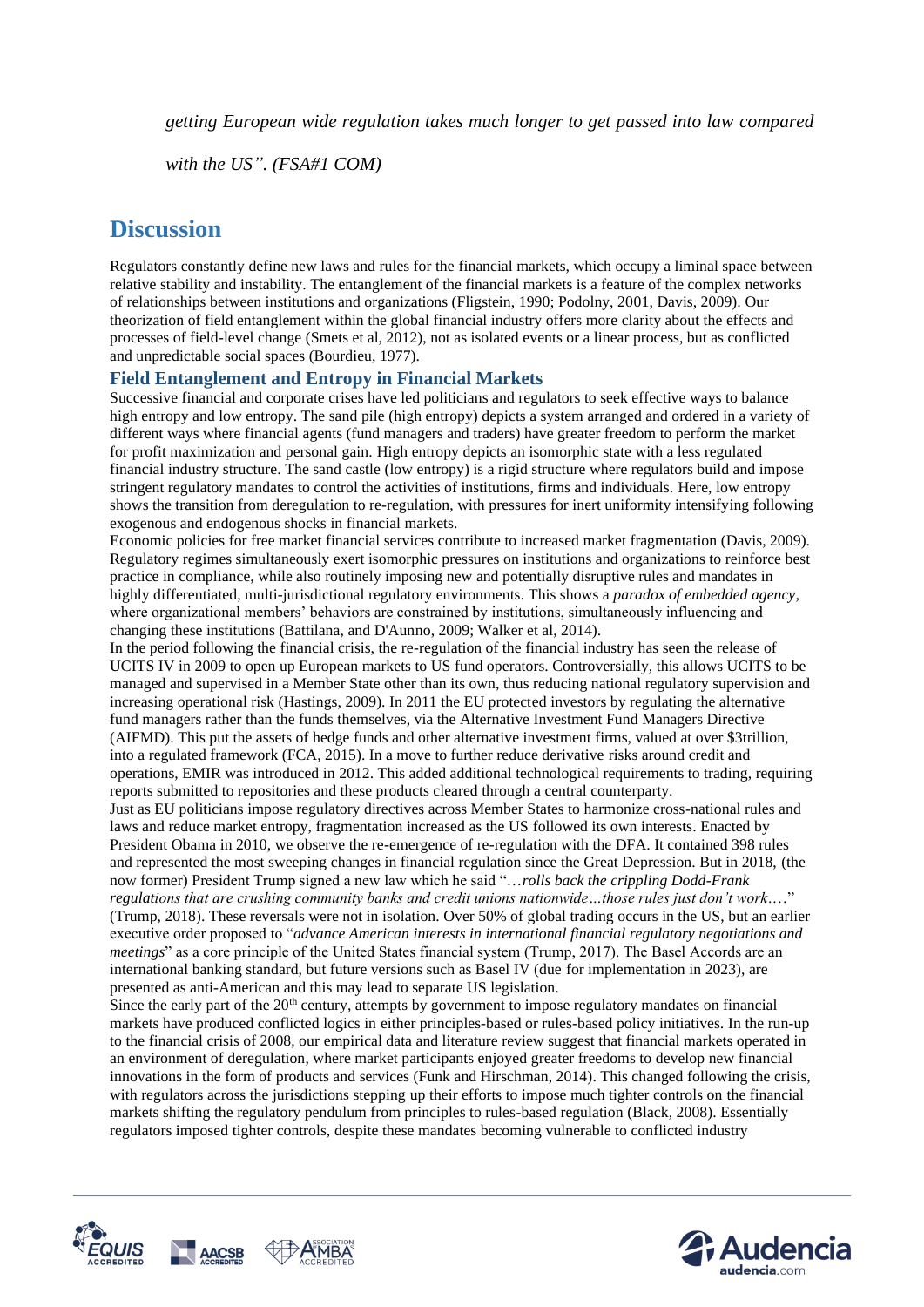responses. The most recent actions from the US looking to rollback DFA regulation and give their banks more control swings the pendulum back towards high entropy.

Our data shows financial technology is an important mediator in regulatory endeavours as technological infrastructure and applications promoted by regulators restrict financial agents' *gaming the markets*. Coercive, mimetic and normative institutional pressures (DiMaggio and Powell, 1983) force human agents to comply with ever more stringent financial mandates. Yet the desire on the part of the regulators to steer financial markets towards a state of *inert uniformity* by institutionalizing regulatory practices, has several challenges. As financial field and networks become entangled and fragmented, regulatory panics to impose tighter controls to enhance transparency are simultaneously institutionalized and de-institutionalized (Oliver, 1992). Evidenced by the 'twin peaks' model, in 2013 the FSA was split into two with the expectation of reducing systemic risk (Conlon and Huan, 2019). The Bank of England's Prudential Regulation Authority would regulate banks and investment firms, with the conduct of financial services regulated by the FCA.

Regulators place a high premium on technology to change and re-configure the material and social composition of financial markets to avoid the risk of contagion – e.g. the spread of a financial crisis from one country to others (Calvo and Mendoza, 2000). This *automation bias* simultaneously increases and de-creases market entropy as financial markets occupy a liminal space between stability and instability. Regulatory regimes to control financial markets become undermined as technologically enabled financial innovations flood the market (Fligstein and Habinek, 2013; Funk and Hirschman, 2014). This impacts regulatory mandates, simultaneously spawning a tsunami of regulations to meet new risk and oversight challenges.

The intention of the regulations brought in following the 2008 financial crisis was to build robust cross-border regimes and structures. Yet past regulations, such as Sarbanes-Oxley in the pre-crisis period, combined with new post-crisis regulations, resulted in greater complexity. We theorize that emerging regulations and the phasing out of old regulations exerts isomorphic pressures on regulatory regimes, leading to a state of inert uniformity, intensified as financial markets lurch from boom and bust. With each financial crisis, regulators rush to impose new laws, often with little understanding of how policy principles apply to *real world* financial market practice. The desire on the part of regulators to standardize compliance tools encourages financial agents to modify their behaviour, to meet stringent regulatory mandates. Institutionalizing codified rules and laws into financial technology allows regulators to mitigate the risks from *perceived* or *actual* self-seeking behaviour of financial agents. Yet regulators lack a clear vantage point to identify past, present and future risks. As financial regulation and technology co-exist with material and social arrangements manifested in market devices (Callon and Muniesa, 2005) 'loophole behavior' is paradoxically, prevented and encouraged. The cohesive networks of social relations between market participants coalesce to form a community of like-minded individuals, all seemingly working together to achieve a common goal of meeting regulatory mandates. Closer scrutiny of this collective activity, however, suggests technological performativity combines with effects of agencements that engender greater freedom for individuals to instantiate technology to vary the composition and configuration of compliance rules, thus creating a *perverse* technological performativity.

Financial technology is not neutral in meeting regulatory mandates. Demonstrated across our client sites, the material act of coding compliance laws and rules into software applications embodies human choices based on interpretation and judgement extending beyond technical imperatives to legal and business considerations. This adds further complexity as technology, shaped by logics of law and management, produces unforeseen and unintended outcomes.

The chronology of financial regulation shows that across the jurisdictions, regulators push for structural isomorphism through controlling the activities and outcomes of financial organizations and agents using processbased regulatory mandates (Black et al., 2007). Technology instantiates regulatory processes, but performative struggles between regulators and regulated, interpreting and applying regulatory rules and scrutinizing what is transparent (e.g. computer code) from what is opaque to regulatory agents results in a more complex, fragmented and unpredictable scenario. Regulators respond by designing and executing more rules-based mandates using technology as an agent of control. Building a *sand castle* is compromised as regulators rely on regulated firms to interpret and shape regulatory mandates, using their own context-specific judgements. This cyclical process, made more difficult as technology privileges the measurable and masks uncertainty, obscures the risks that policymakers aim to mitigate. Thus, the regulatory edifice to prevent market disruption and financial malfeasance depicted by the *sand castle*, becomes weakened and ineffective, becoming a *sand pile*. The study has some limitations. First, methodological constraints of a limited sample size reduced the analytical scope for understanding how financial firms liaise with regulators in formulating regulatory mandates to mitigate financial market risk. Second, the research study covers only the jurisdiction of the U.K so a comparative analysis of different regulatory regimes is not possible. Third, the study draws from information systems and finance. Other disciplines, including law, and policy studies, additionally examine financial market regulation and technological change. The limitations of this study offer suggestions for further research. Using the concept



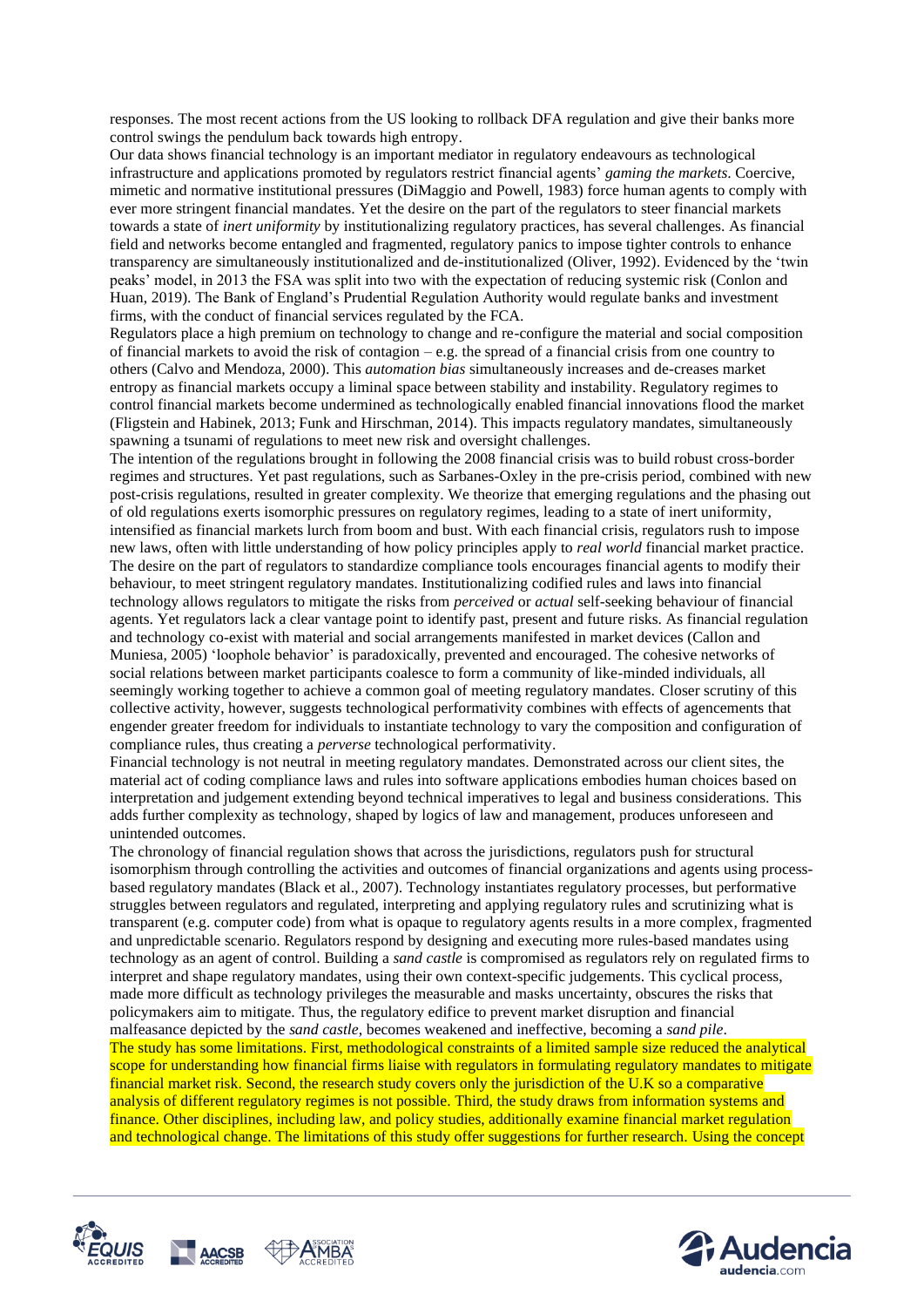of financial market entropy, there is scope for research to compare different regulatory jurisdictions, for comparative research and case studies on dynamic and changing regulatory practices. Technology instantiates regulatory processes, but so far, few studies focus on technology drivers for regulatory decision-making, and technology as a compliance tool in regulatory oversight. Further research on regulatory processes for financial technology (FinTech) on bitcoin, cryptocurrency, blockchain and artificial intelligence in financial markets are also timely.

# **Conclusion**

This paper makes three contributions to literature, theory and practice. First, by bringing together the literature streams of institutional theory and the sociology of finance, concepts of performativity and agencement reveal how technology instantiates financial regulation. We combine these concepts with field, network and agency to produce a multi-level analysis of how financial firms interpret, apply and monitor regulatory mandates. Providing an historical context to our discussion, we discuss the development of financial regulation over several decades observing that financial crises are commonplace. We contextualize our discussion of financial technology in emerging debates on financialization (Krippner, 2005) which invite more research on how financial innovation influences regulatory processes and outcomes (Funk and Hirschman, 2014). Second, we develop a model that links structural-agency phenomena. We show how field-level regulatory pressure on financial firms as a top-down process, is also impacted by agency-level influences that shape material and symbolic expressions of technology. Financial regulation embeds technological performativity where computer code measures and monitors financial risk in a veneer of transparency and accountability. However, rule-based mandates are open to interpretation as agents apply context-specific judgement to manage and manipulate socio-technical arrangements.

Based on our empirical findings, we show that financial fields have become increasingly entangled as financial innovation, enabled by technology, has expanded relational networks across multiple jurisdictions. An interesting insight from our research arises from the networks of relationships within financial markets. Here, we observe that within the financial market ecosystem, individuals are not statically located. Significant crossfertilisation of ideas impacts practice. Financial agents move from one firm to another, with some moving from client firms to technology vendors, and sometimes the reverse. This shows regulatory policy develops from a two-way flow of ideas where boundaries between regulator and regulated, and client and vendor become blurred. The research contributes to debates around relational networks which shape how compliance is practiced as 'a circular causal relation' involving acting and sense-making on the part of participants (Kjellberg and Helgesson, 2006).

Third, our multi-level model provides a practice lens for understanding technological instantiation of regulatory practices at state, organizational and individual levels. Theorizing the role of individuals and organizations may not produce nuanced insights if the state is seen as 'an omnipresent and disembodied power' (Powell and Colyvas, 2008). We add empirical weight to this insight by illustrating entangled relationships between these levels. We show that coercive rules and regulations are not simply imposed upon institutions by a powerful state apparatus, as regulatory mandates are subject to wide interpretation by agents, who themselves may also represent *elite* or state interests.

Field entanglement and market entropy are powerful analytical concepts for understanding dynamically complex financial eco-systems. Financial entropy (Zhou et al, 2013) show the markets becoming disorganized in a process of entropy as time goes on. Our conceptualization of high or low entropy uses metaphors of the sand pile and sand castle. High entropy is where the sand pile is arranged or ordered in many different ways without disturbing its structure and composition of particles. Low entropy is the sand castle ordered in a way that is vulnerable to becoming disordered. Entropy is a measure of randomness or disorder. Using these concepts, we show how financial market entropy oscillates back and forth between low to high entropy as regulators try to bring order to financial markets. More specifically, following a cycle of financial turbulence (Dagher, 2018), regulators impose new regulations with mixed results (Wah Hlaing and Kakinaka, 2018). Financial regulation alternates from coercive, rule-based mandates to less structured and deregulated regimes. Fragmentation of financial markets occurs as regulators, companies, vendors and investors increasingly operate across multiple jurisdictions. As regulators instantiate technology to define new regulatory laws and rules, financial markets move like a pendulum towards stability or instability, metaphorically illustrated by sand castles and sand piles.

### **References**

Ahmed, K. 2014. Carney puts bankers' pay in spotlight after misconduct shockwaves. Retrieved 5<sup>th</sup> March 2015 from http://www.bbc.co.uk/news/business-30079451



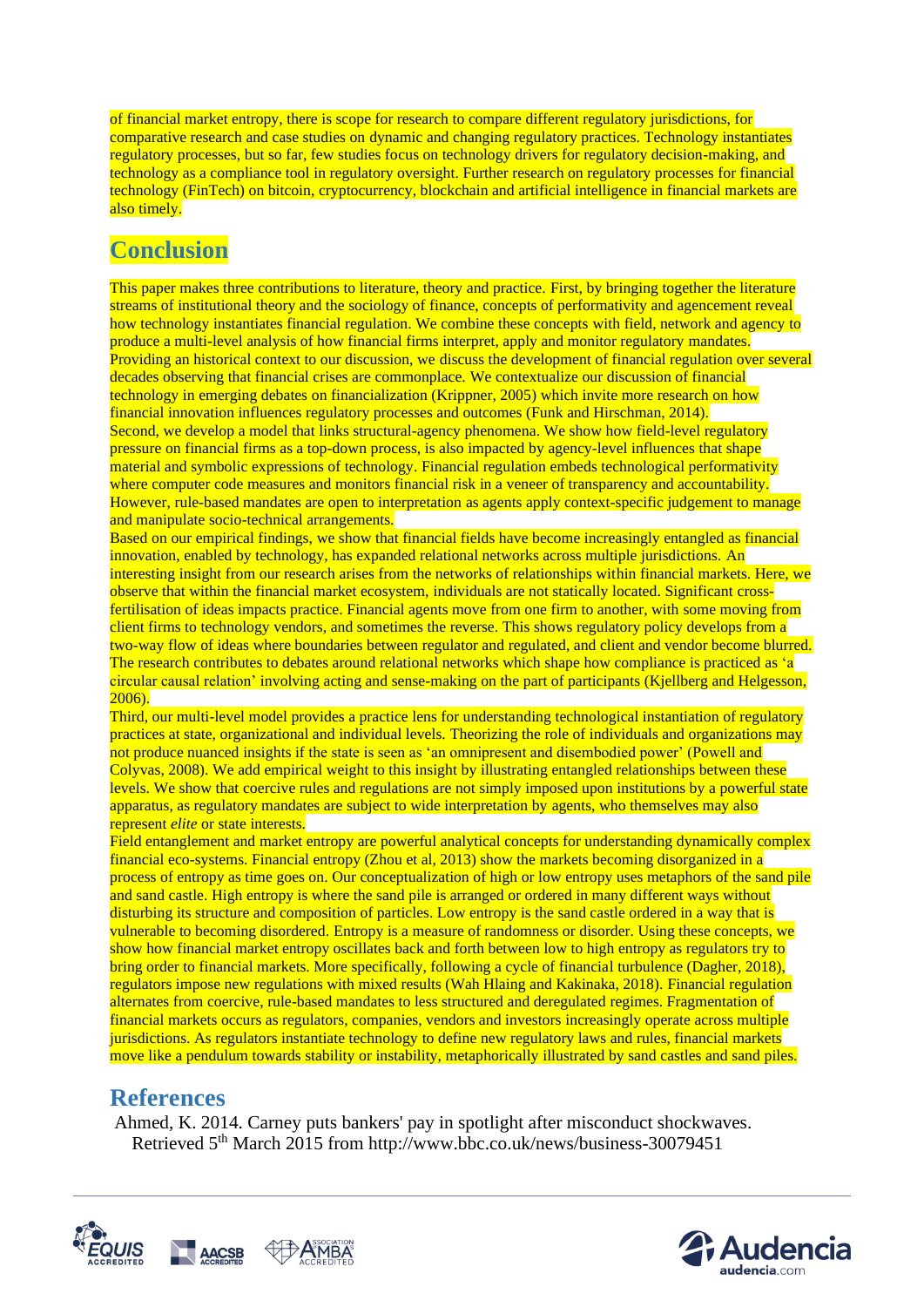- Aizenman, J. 2011. "Financial Crisis and the Paradox of Under- and Over Regulation," in Justin Yifu Lin and Boris Pleskovic (eds.), Lessons from East Asia and the Global Financial Crisis, ABCDE World Bank conference volume (Annual Bank Conference on Development Economics), pp. 213–234.
- Alvesson, M. and Sandberg, J. 2011. Generating Research Questions Through Problematization. Academy of Management Review, 36:2, 247-271.
- Barry, A. and D. Slater (2002). *Technology, Politics and the Market: An Interview with Michel Callon*.
- Battilana, J., and T. D'Aunno. 2009 Institutional Work and the Paradox of Embedded Agency. In Institutional Work: Actors and Agency in Institutional Studies of Organizations, edited by T. Lawrence, R. Suddaby, and B. Leca, 31–58. Cambridge, U.K.: Cambridge University Press.
- Black, J., Hopper, M., and Band, C. 2007. Making a success of principles-based regulation. Law and Financial Markets Review, 191-206.
- Black, J. 2008. "Forms and Paradoxes of Principles-Based Regulation," Capital Markets Law Journal (3:4), pp. 425-457.
- Blinder, A. S. 2016. "Financial Entropy and the Optimality of Over-regulation", 3-36 The New International Financial System: Analyzing the Cumulative Impact of Regulatory Reform. Editors Evanoff, D. D., Haldane, G. G. and Kaufman, G. G. Published by World Scientific Publishing Co. Pte Ltd
- Bourdieu, P. 1977. Outline of a Theory of Practice. Cambridge University Press, Cambridge, UK.
- Brown, G. 2011. Gordon Brown Interview. The BBC. 11 April 2011. Retrieved 23 Feb 2015. http://www.bbc.co.uk/news/business-13032013.
- Burawoy, M. 2003. Revisits: An Outline of a Thoery of Reflexive Ethnography. American Sociological Review, 68, 645-679.
- Butler, T. (2017) Towards a Standards-based Technology Architecture for RegTech. Journal of Financial Transformation, 45 (1) 49-59.
- Callon, M. 1998. *The Embeddedness of Economic Markets in Economics, The laws of the market,* 1-57.
- Callon, M. 2004. Europe Wrestling with Technology. Economy & Society 33 (1), 121-134.
- Callon, M. 2005. 'Why Virtualization Paves the way to Political Impotence: A Reply to Daniel Miller's Critique of The Laws of the Markets', Economic Sociology: European Electronic Newsletter, 6/2 (February): 3-20.
- Callon, M. and Caliskan, K. (2005) 'New and Old Directions in the Antropology of Markets'. Paper presented to Wenner-Gren Foundation for Antropological Research, New York, 9 April.
- Callon, M., and Muniesa, F. 2005. 'Economic Markets as Calculative Collective Devices,' Organization Studies, 26 (8), pp. 1229-1250.
- Calvo, G.A., and Mendoza, E. G. 2000. 'Capital-Markets Crises and Economic Collapse in Emerging Markets: An Informational-Frictions Approach'. American Economic Review, 90, 59-64.
- Campbell, D.T. 1975. Degrees of Freedom and the Case Study. Comparative Political Studies, 8 (1), 178-191.
- Cardilli, M. C. 2003. 'Regulation Without Borders: The Impact of the Sarbanes-Oxley on European Companies'. Fordham International Law Journal 27 (2), 786-811.
- Carter, K. 1993. The Place of Story in the Study of Teaching and Teacher Education. Educational Researcher, 22, 5-12.



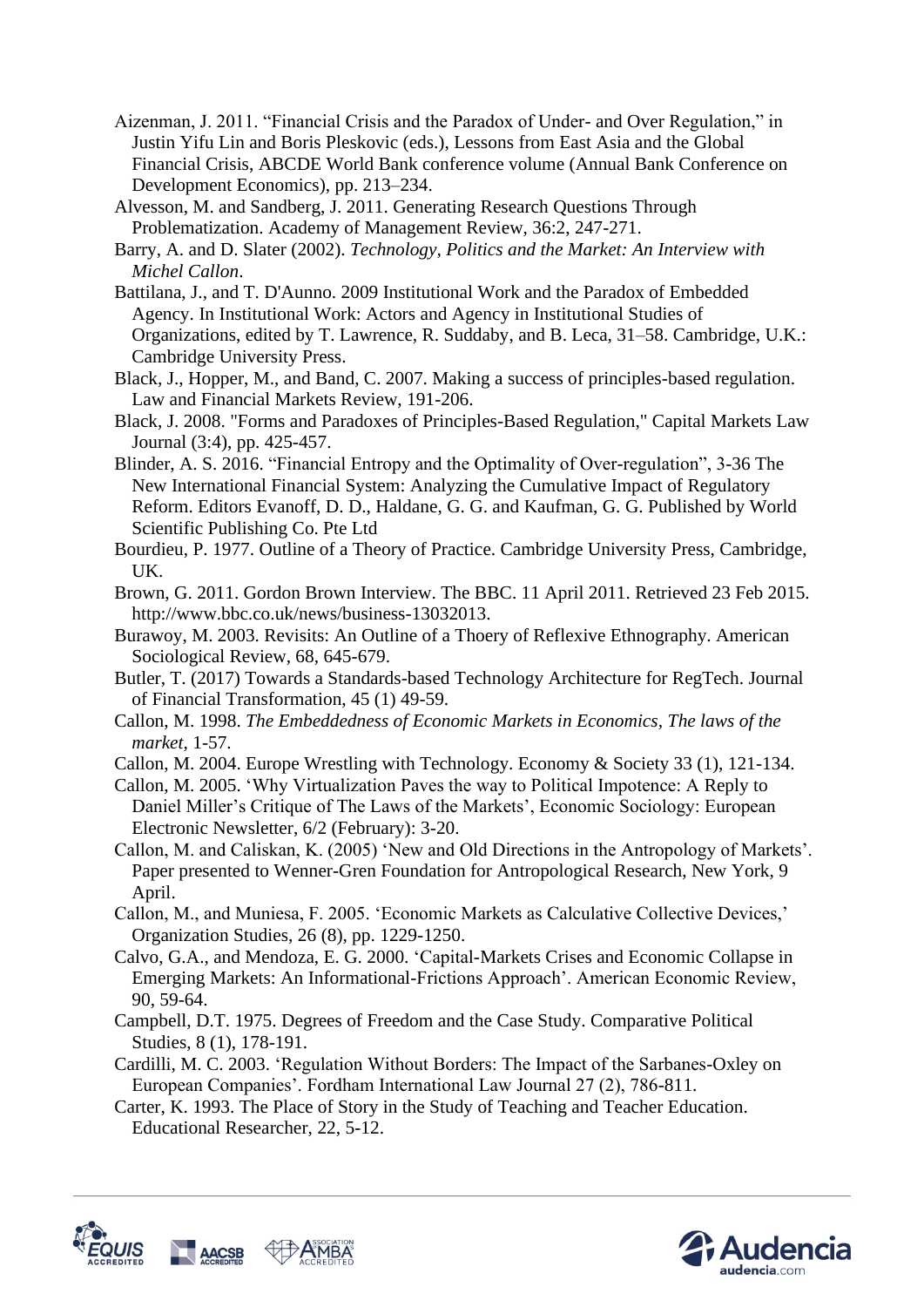- CESR/08-735 *MiFID Supervisory Briefings. Best Execution* Retrieved 11th March 2015 from [http://www.esma.europa.eu/system/files/08\\_735.pdf](http://www.esma.europa.eu/system/files/08_735.pdf)
- Cochoy, F., Giraudeau, M., and McFall, L. 2010. "Performativity, economics and politics: an overview" Published in the Journal of Cultural Economy, 3 (2), pp. 139-146.
- Clemons, E. K., and Weber, B. W. 1996. Alternative Securities Trading Systems: Tests and Regulatory Implications of the Adoption of Technology. Information Systems Research, 7 (2), 163-188.
- Conlon, T. and Huan, X. 2019. Scaling the twin peaks: Systemic risk and dual regulation. Economics Letters. 178, May, pp. 98-101
- Cox, C. 2008. "Chairman Cox Announces End of Consolidated Supervised Entities Program".<http://www.sec.gov/news/press/2008/2008-230.htm>
- Currie, W.L., Gozman, D.P.,. Seddon, JJM. (2018) Dialectic Tensions in the Financial Markets: A Longitudinal Study of Pre- and Post-crisis Regulatory Technology. Journal of Information Technology, 33:4, pp. 304-321.
- Currie, W., Seddon, J. J. M. (2017) The Regulatory, Technology and Market 'Dark Arts Trilogy' of High Frequency Trading: A Research Agenda. Journal of Information Technology. 32:2, pp 111-126
- Dagher, J. 2018. "Regulatory Cycles: Revisiting the Political Economy of Financial Crises", IMF WP Working Paper 18(8).
- Danaher, J. 2016. 'The Threat of Algocracy: Reality, Resistence and Accommodation'. Philosophy and Technology, p. 1-24. [http://link.springer.com/article/10.1007/s13347-015-](http://link.springer.com/article/10.1007/s13347-015-0211-1) [0211-1,](http://link.springer.com/article/10.1007/s13347-015-0211-1)
- Davis, G.F. 2009. Managed by the Markets. Oxford University Press, UK.
- De Goede, M. 2005. *Virtue, Fortune, and Faith: A Geneaology of Finance*. U of Minnesota Press.
- DiMaggio, P. J. and W. W. Powell. 1983. *The Iron Cage Revisited: Institutional Isomorphism and Collective Rationality in Organizational Fields*. American Sociological Review 48, p. 13.
- Drummer, D., Feuerriegel, S., Neumann, D. 2017. Crossing the Next Frontier: The Role of ICT in Driving the Financialisation of Credit. Journal of Information Technology, 32:3, 218-233.
- Eisenhardt, K. 1989. Building Theories from Case Study Research. Academy of Management Review, 14, 532-550.
- Epstein, G. ed. 2005. Financialization, and the World Economy. Edward Elgar, UK. MA, December.
- European Commission. 2013. Financial Services Action Plan (FSAP) [http://europa.eu/legislation\\_summaries/internal\\_market/single\\_market\\_services/financial\\_s](http://europa.eu/legislation_summaries/internal_market/single_market_services/financial_services_general_framework/l24210_en.htm) [ervices\\_general\\_framework/l24210\\_en.htm](http://europa.eu/legislation_summaries/internal_market/single_market_services/financial_services_general_framework/l24210_en.htm)

Financial Conduct Authority (FCA). 2014. MiFID Review. 22/12/2014. [http://www.fca.org.uk/firms/markets/international-markets/mifid-ii/mifid-review.](http://www.fca.org.uk/firms/markets/international-markets/mifid-ii/mifid-review)

- Financial Conduct Authority (FCA). 2015. GABRIEL. 25 Feb 2015. <http://www.fca.org.uk/firms/systems-reporting/gabriel>
- Financial Conduct Authority (FCA). 2020. Principles for Buisiness. https://www.handbook.fca.org.uk/handbook/PRIN.pdf

Fine, B. 2003. Callonistics: A Disentanglement. Economy and Society, 32:3, 478-84.

Flick, Uwe (2006). An Introduction to Qualitative Research (1st-3rd edition). London: Sage.



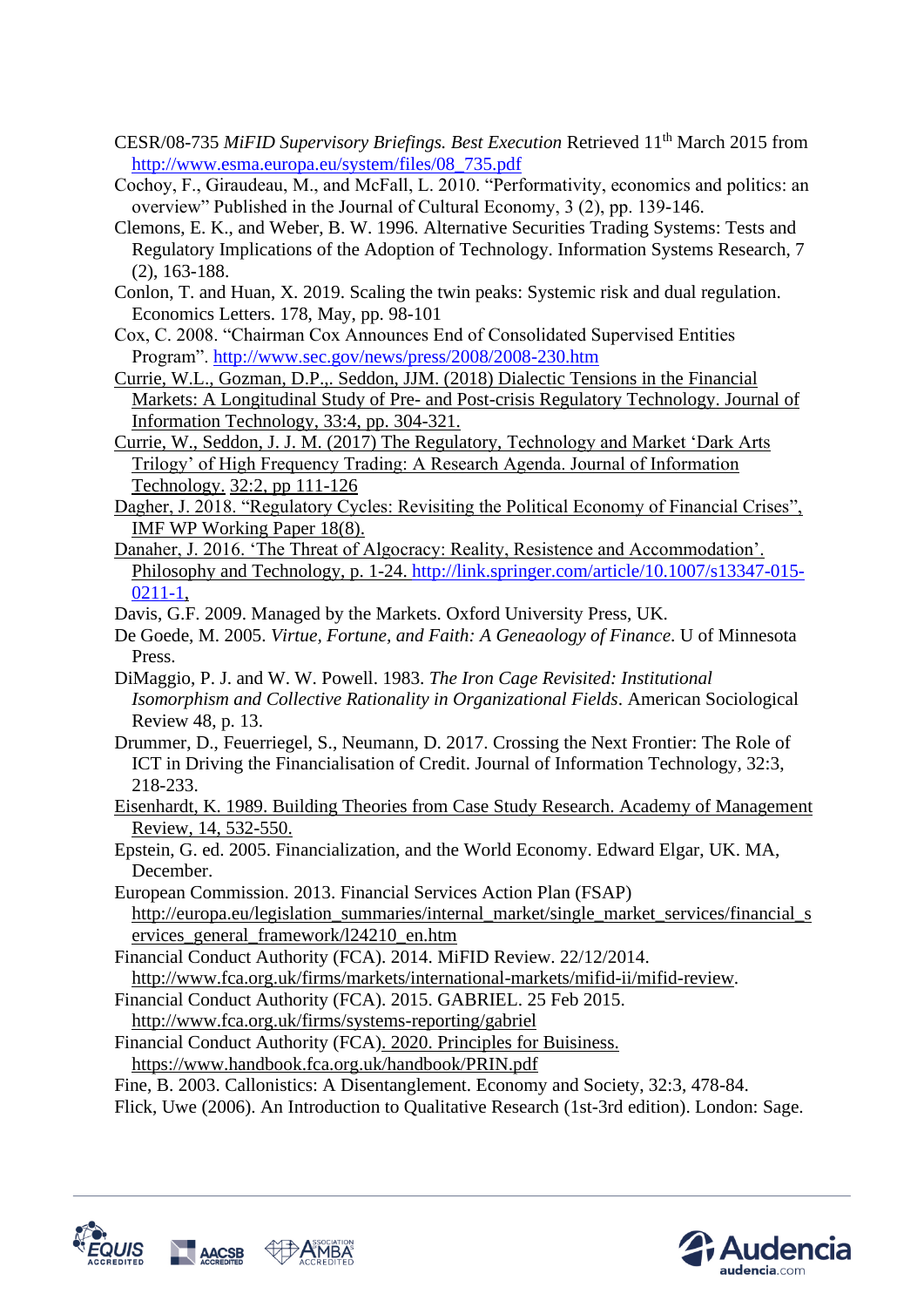- Fligstein, N. 1990. *The Transformation of Corporate Control. Cambridge*, MA: Harvard University.
- Fligstein, N. 2001. *The Architecture of Markets: An Economic Sociology of Twenty-First-Century Capitalist Societies*. Princeton University Press.
- Fligstein, N. and D. McAdam 2012. *A Theory of Fields*. Oxford University Press.
- Fligstein, N., and J. Habinek 2013. *Sucker Punched by the Invisible Hand: The World Financial Markets and the Globalization of the US Mortgage Crisis*
- Flyvbjerg, B 2006. Five Misunderstandings about Case-Study Research. Qualitative Inquiry, 12:2, 219-245.
- Ford, C.L. 2008. *New Governance, Compliance and Principles-Based Regulation*. American Business Law Journal 45 (1), 1-60.
- Ford, C.L. 2010. 'Principles-Based Securities Regulation in the Wake of the Global Financial Crisis,' McGill Law Journal (55:2), pp. 257-307.
- Fourcade, M. 2007. *Theories of Markets and Theories of Society*. American Behavioral Scientist 50 (8), 1015-1034.
- Friedland, R., and Alford, R.R. 1991. 'Bringing Society Back In: Symbols, Practices and Institutional Contradictions,' in *The New Institutionalism,* W.W. Powell and P. DiMaggio (eds.). Chicago: University of Chicago Press, pp. 232-263.
- Funk, R.J. and D. Hirschman, D. 2014. Derivatives and Deregulation: Financial Innovation and the Demise of Glass-Steagall. Administrative Science Quarterly, 59 (4) 669-704. George, G., Haas, M.R., and Pentland, A. 2014. From the Editors: Big Data and Management. Academy of Management Journal, 57 (2) 321-326.
- Giovanni, C. and Foucault, T. 2014. "Illiquidity Contagion and Liquidity Crashes." The Review of Financial Studies, 27 (6). 1615–1660.
- Google, 2015. FTSE100 and DJI. Retrieved 13th September 2015 from: <https://www.google.co.uk/finance?cid=12590587>
- Granovetter, M. 1985. *Economic Action and Social Structure: The Problem of Embeddedness*. American Journal of Sociology, 481-510.
- Greenwood, R., and Hinings, C.R. 1996. Understanding Radical Organizational Change: Bringing Together the Old and the New Institutionalism. Academy of Management Review, 21:4, 1022-1054.
- Greenwood, R., Oliver, C., Sahlin, K., Suddaby, R. 2008. The SAGE Handbook of Organizational Institutionalism. Sage, UK.
- Hastings, P. 2009. Stay Current. http://www.paulhastings.com/assets/publications/1355.pdf
- Kjellberg, H. and C. F. Helgesson 2006. *Multiple versions of markets: Multiplicity and performativity in market practice*. Industrial Marketing Management, 35 (7), 839-55.
- Krippner, G. R. 2005. The Financialization of the Amercian Economy. Socio-Economic Review, 3:2, 1730208.
- Knorr-Cetina, K. and U. Bruegger 2002. *Global Microstructures: The Virtual Societies of Financial Markets1*. American Journal of Sociology 107 (4), 905-950.
- Knorr-Cetina. K, and A. Preda. 2004. *Introduction*. The Sociology of Financial Markets, K. Knorr Cetina and A. Preda (eds.). Oxford University Press.
- Knorr-Cetina. K, and A. Preda. 2007. The Temporalization of Financial Markets: From Networks to Flow. Theory, Culture & Society. 7-8, 116-138.
- Knorr-Cetina. K, and A. Preda. 2012. The Oxford Handbook of the Sociology of Finance. Oxford University Press, Oxford.

Lampert, R. 2014. Banking Standards Review. <http://www.bankingstandardsboard.org.uk/assets/docs/may2014report.pdf>



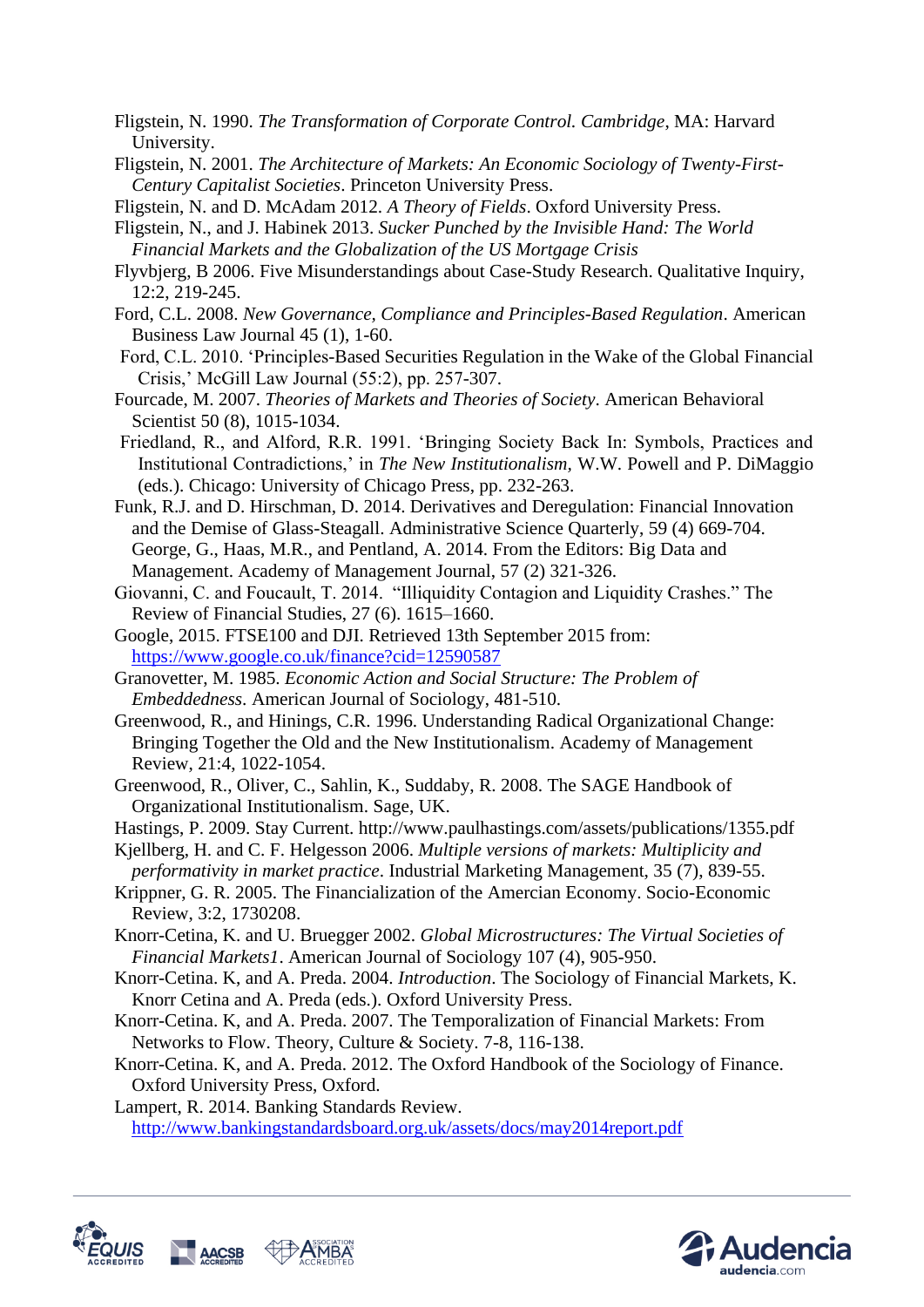- Dave Lauer, D. 2012. Written Statement, SEC Technology Roundtable, October 2, 2012. https://www.sec.gov/comments/4-652/4652-32.pdf
- Leuz C. 2007. "Was the Sarbanes-Oxley Act of 2002 Really This Costly? A Discussion of Evidence from Event Returns and Going-Private Decisions," Journal of Accounting and Economics, vol. 44, no 1-2, pp. 146-165.
- Lounsbury, M. 2007. A tale of two cities: competing logics and practice variation in the professionalizing of mutual funds. Academy of Management Journal, 50 (2) 289-307.
- MacIntyre, A. 1984. After Virtue: A Study in Moral Theory. Notre Dame: University of Notre Dame Press, 2nd Edition.
- MacKenzie, D.A. 2009. Material Markets: How Economic Agents are Constructed. Oxford University Press, Oxford.
- MacKenzie, D. A. 2006. *An Engine, Not a Camera: How Financial Models Shape Markets*. Mit Press.
- MacKenzie, D. 2018. Material Signals: A Historical Sociology of High-Frequency Trading American Journal of Sociology, 123, 6 1635-1683
- MacKenzie, D. and Y. Millo. 2003. Constructing a Market, Performing Theory: The Historical Sociology of a Financial Derivatives Exchange. American journal of sociology 109 (1), 107-145.
- MacKenzie, D and Wajcman, J. 1999 The social shaping of technology. 2nd ed., Open University Press, Buckingham, UK. ISBN 9780335199136. Journal of Operational Risk 8 (3), 59-99.
- McConnell, P. 2013 Systemic operational risk: the LIBOR manipulation scandal.
- Menand, L. 2017. Stilling the Pendulum: Regulatory, Supervisory, and Structural Approaches. Vanderbilt Law Review, Vol. 70, No. 273, 273-278
- Millo, Y., Muniesa, F., Panourgias, N. S., and Scott, S. V. (2005) Organised detachment: clearinghouse mechanisms in financial markets. Information and Organization 15 (3). pp. 229-246.
- Millo, Y. and D. MacKenzie. 2009. *The Usefulness of Inaccurate Models: Towards an Understanding of the Emergence of Financial Risk Management*. Accounting, Organizations and Society 34 (5), 638-653.
- Munir, K.A. 2011. 'Financial Crisis 2008-2009: What Does the Silence of Institutional Theorists Tell Us?,' *Journal of Management Inquiry* (20:2), pp. 114-117.
- Oliver, C. 1992. The Antecedents of Deinstitutionalization. Organization Studies, 13, 563- 588.
- Podolny, J. M. 2001. *Networks as the Pipes and Prisms of the Market*. American Journal of Sociology 107 (1), 33-60.
- Powell, W.W., and Colyvas, J.A. 2008. Microfoundations of Institutional Theory. In R. Greenwood, C. Oliver, K. Sahlin-Andresson, & R. Suddaby (eds). The Sage Handbook of Organizational Institutionalism: 276-298. London, Sage.
- Preda, A. 2001. *In the Enchanted Grove: Financial Conversations and the Marketplace in England and France in the 18th Century.* Journal of Historical Sociology 14 (3), 276-307.
- Preda, A. 2006. *Socio-Technical Agency in Financial Markets the Case of the Stock Ticker*. Social Studies of Science 36 (5), 753-782.
- Preda, A. 2007a. *The Sociological Approach to Financial Markets*. Journal of Economic Surveys 21 (3), 506-533.
- Preda, A. 2007b. *Technology and Boundary-Marking in Financial Markets*. Economic Sociology\_the European Electronic Newsletter, p. 33.



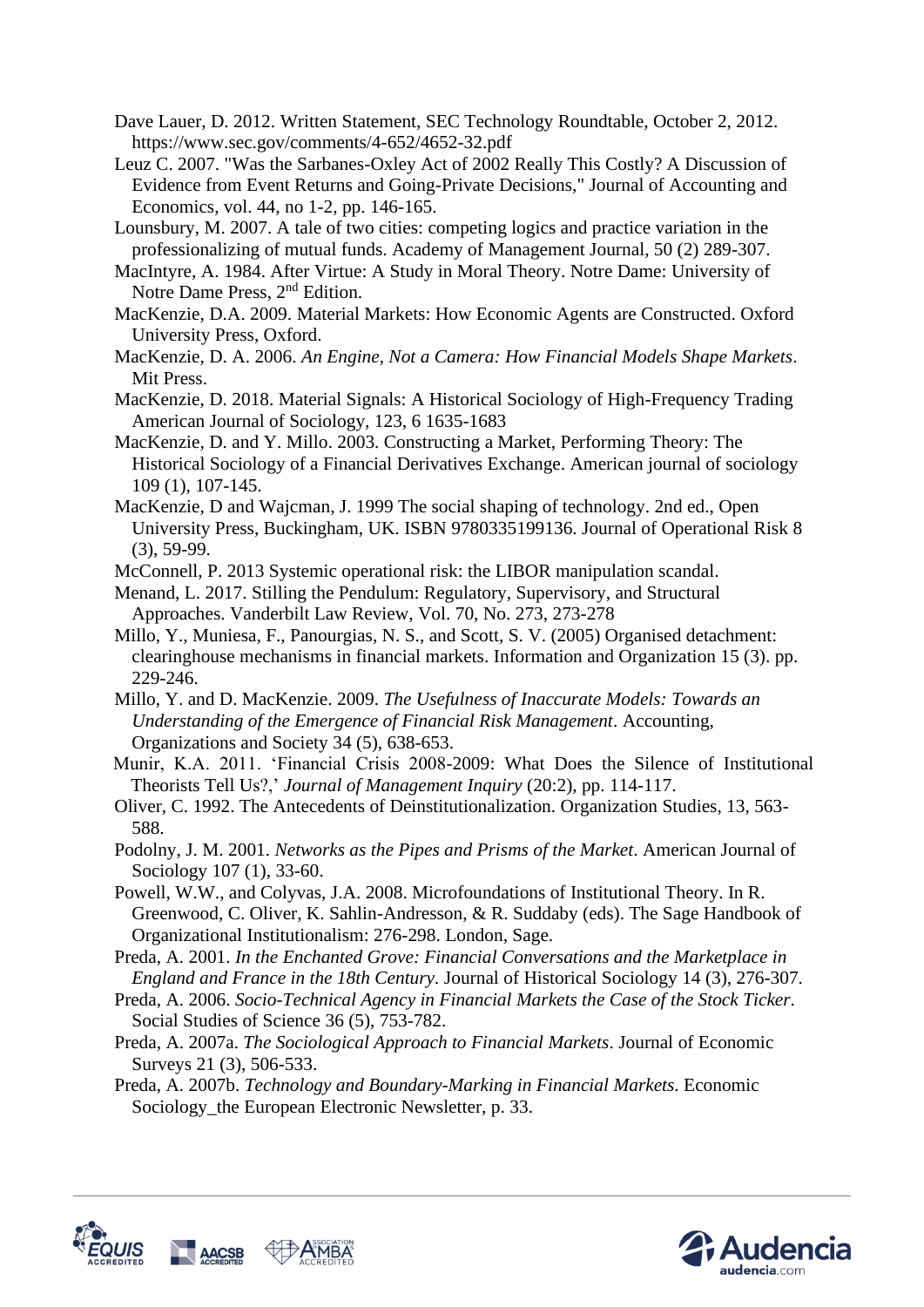- Ragin, C.C. 1992. "Casing' and the Process of Social Enquiry', in Ragin, C. C. and Becker, H.S. (eds) What is a Case? Exploring the Foundations of Social Inquiry. Cambridge: Cambridge University Press, pp. 217-226.
- Santos, A.C. and Rodriques, J. 2009. Economics and Social Engineering? Questioning the Performativity Thesis'. Cambridge Journal of Economics, 33, 985-1000.
- Sassen, S. 2001. The Global City: New York, London, Tokyo, 2<sup>nd</sup> ed. Princeton, NJ, Princeton University Press.
- Sassen, S. 2005. The Embeddedness of Electronic Markets: The Case of Global Capital Markets. K. Knorr-Cetina and A. Preda, The Sociology of Financial Markets, Oxford University Press, Oxford.
- Schinckus, C. 2018. An Essay in the Era of Computerisation. Journal of Information Technology, 33:1, 9-18.
- Scott, S. V., and Zachariadis, M. 2012. Origins and development of SWIFT, 1973–2009. Business History, 54 (3). pp. 462-482.
- Scott, S.V. and Zachariadis, M. 2014. The Society for Worldwide Interbank Financial Telecommunication (SWIFT): Cooperative Governance for Network Innovation, Standards, and Community. London: Routledge. ISBN-10: 0415631645 ISBN-13: 978- 0415631648.
- Scott, W.R., Ruef, M., Caronna, C., 2000. Institutional Change and Health Care Organizations: From Professional Dominance to Managed Care. Chicago: University of Chicago Press.
- Scott, W. R 2008. Institutions and Organizations: Ideas and Interests. Los Angeles, CA: Sage Publications.
- Securities and Exchange Commission (SEC), 1998. Regulation of Exchanges and Alternative Trading Systems. 17 CFR Parts 202, 240, 242 and 249. December 8. https://www.sec.gov/rules/final/34-40760.txt
- Securities and Exchange Commission (SEC), 2004. Concept Release:Securities Transactions Settlement 17 CFR PART 240, March 11. [https://www.sec.gov/rules/concept/33-](https://www.sec.gov/rules/concept/33-8398.htm#P27_2772) [8398.htm#P27\\_2772](https://www.sec.gov/rules/concept/33-8398.htm#P27_2772)
- Securities and Exchange Commission (SEC), 2005. Regulation NMS. 17 CFR PARTS 200, 201, 230, 240, 242, 249, and 270. June 9. https://www.sec.gov/rules/final/34-51808.pdf
- Securities and Exchange Commission (SEC), 2015. Regulation Systems Compliance and Integrity. 17 CFR Parts 240, 242, and 249. February 3. https://www.sec.gov/rules/final/2014/34-73639.pdf
- Small, K., Ionici, O. and Zhu, E. 2007. *Economic Impact of SOX*. Review of Business 27 (3), 2007, 47-55.
- Smets, M., Morris, T., and Greenwood, R. 2012. From Practice to Field: A MultiLevel Model of Practice-Driven Institutional Change. Academy of Management Journal. 55: 4, 877-904.
- Schneiberg, M. 2007. What's on the path? Path Dependence, Organizational Diversity and the problem of institutional change in the US economy, 1900-1950. Socio-Economic Review, 5: 47-80.
- Schneiberg, M., and Soule, S.A. 2005. Institutionalization as a contested, multi-level process: The case of rate regulation in American fire insurance. In G. F. Davis, D. McAdam, W.R. Scott, & M.N. Zald (Eds) Social Movements and Organization Theory: 122-160, Cambridge, UK, Cambridge University Press.
- Sheraz, M., Dedu, S., and Preda, V. 2014. Entropy Measures for Assessing Volatile Markets, 2nd International Conference 'Economic Scientific Research - Theoretical, Empirical and Practical Approaches', ESPERA 2014, 13-14 November 2014, Bucharest, Romania



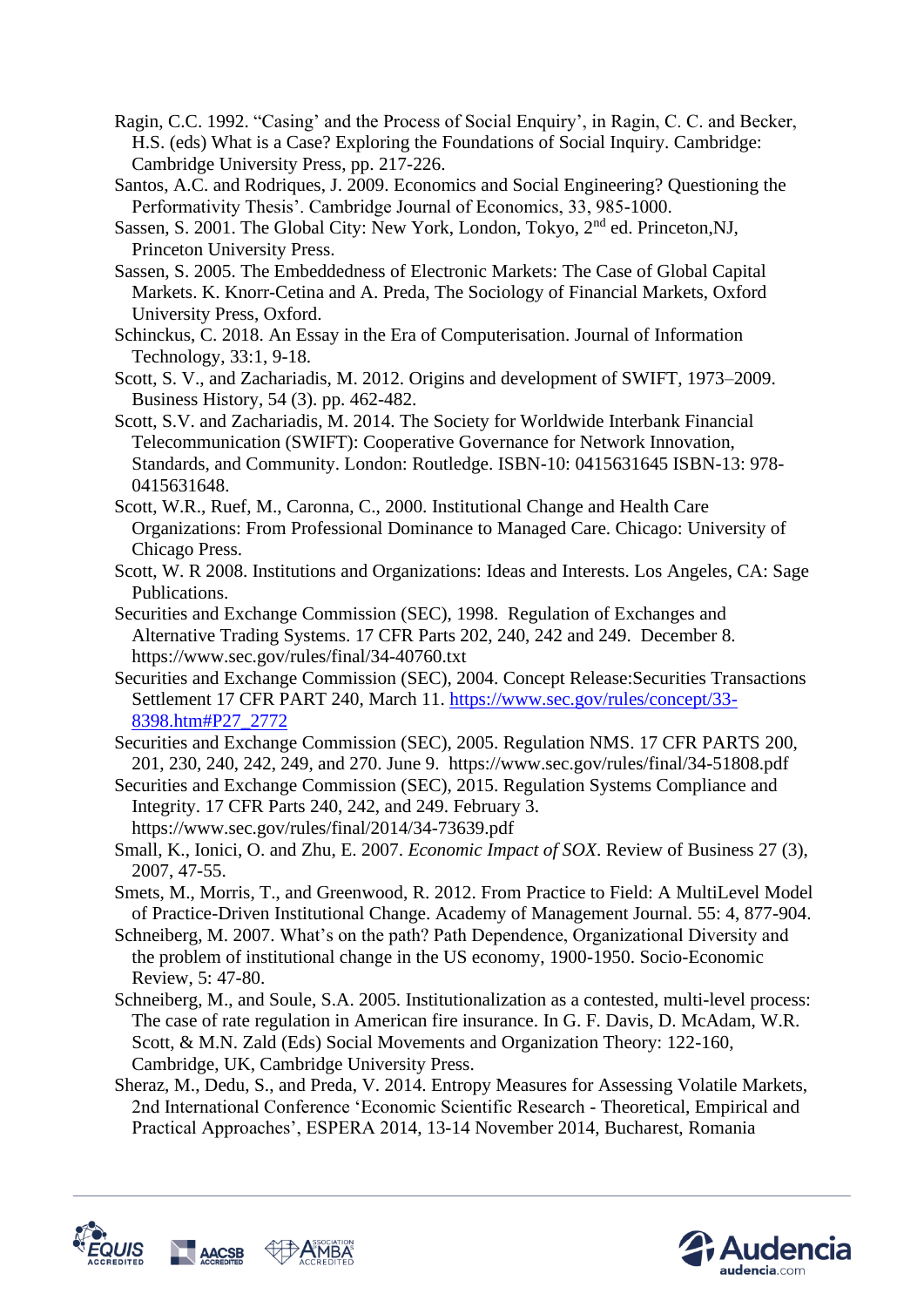Silverman, D.2013. Doing Qualitative Research, Fourth Edition, Sage, UK.

- Siering, M., Clapham, B., Gomber, P. 2017. A Taxonomy of Financial Market Manipulations: Establishing Trust and Market Integrity in the Financialised Economy through Automated Fraud Detection. Journal of Information Technology, 32:3, 251-269.
- Sorkin, A. R. 2010. Too Big to Fail: Inside the Battle to Save Wall Street. Penguin Group, London.
- Stake, R. E. 1978. The Case Method in Social Inquiry. Educational Researcher, **February 1978,** vol. 7 no. 2, **5-8.**
- Stake, R. E. 1994. Case Studies. In NK Denzin & YS Lincoln (Eds.) Handbook of Qualitative Research (pp. 236-247). Thousand Oaks, Sage Publications.
- Trump, D. J. 2017. Presidential Executive Order on Core Principles for Regulating the United States Financial System. Issued February 3, 2017. https://www.whitehouse.gov/presidential-actions/presidential-executive-order-coreprinciples-regulating-united-states-financial-system/
- Trump, D. J. 2018. Remarks by President Trump at Signing of S. 2155, Economic Growth, Regulatory Relief, and Consumer Protection Act. Issued on: May 24, 2018. https://www.whitehouse.gov/briefings-statements/remarks-president-trump-signing-s-2155-economic-growth-regulatory-relief-consumer-protection-act/
- Useem, M. 1996. Investor Capitalism: How Money Managers are Changing the Face of Corporate America, Basic Books/HarperCollins.
- Van Vliet, B., Cooper, R.A., Kumiega, A., and Northey, J. (2013). The rationale for AT 9000: An ISO 9000-style quality management system standard for automated and algorithmic trading. Journal of Trading, 8(3).
- Verick, S., and Islam, I. 2010.The Great Recession of 2008-2009: Causes, Consequences and Policy Responses. Discussion Paper Series IZA DP No. 4934. http://ftp.iza.org/dp4934.pdf
- Wah Hlaing, S. and M. Kakinaka. 2018. "Financial Crisis and Financial Policy Reform: Crisis Origins and Policy Dimensions", European Journal of Political Economy 55: 224- 243.
- Walker, K. Schlosser, F. Deephouse, D.L. 2014. 'Organizational Ingenuity and the Paradox of Embedded Agency: The Case of the Embryonic Ontario Solar Energy Industry'. Organization Studies vol. 35 no. 4 613-634.
- White, E. N. 1990. The Stock Market Boom and Crash of 1929 Revisited. Journal of Economic Perspectives. 4 (2), 67-83.
- White, M. J. 2013. *Remarks at the Securities Enforcement Forum*. Retrieved 16<sup>th</sup> March 2015 from http://www.sec.gov/News/Speech/Detail/Speech/1370539872100#.VQcAWY6sWgY
- Whittle, A.,and Spicer, A. 2008. Is Actor Network Theory Critique? Organization Studies, 29:4, 611-629.
- Williams, J. W. 2013. *Regulatory Technologies, Risky Subjects, and Financial Boundaries: Governing 'Fraud' in the Financial Markets*. Accounting, Organizations and Society 38 (6), 544-558.
- Wright-Mills, C. 1959. The Sociological Imagination. Oxford University Press, UK.
- Yates, J. 2005. Structuring the Information Age: Life Insurance and Technology in the Twentieth Century. Baltimore: John Hopkins University Press.
- Zaloom, C. (2003). *Ambiguous Numbers: Trading Technologies and Interpretation in Financial Markets*. American Ethnologist 30 (2), 258-272.
- Zhang, I. X. 2007. *Economic Consequences of the Sarbanes-Oxley Act of 2002," Journal of Accounting and Economics*. 44, (1-2), 74-115.